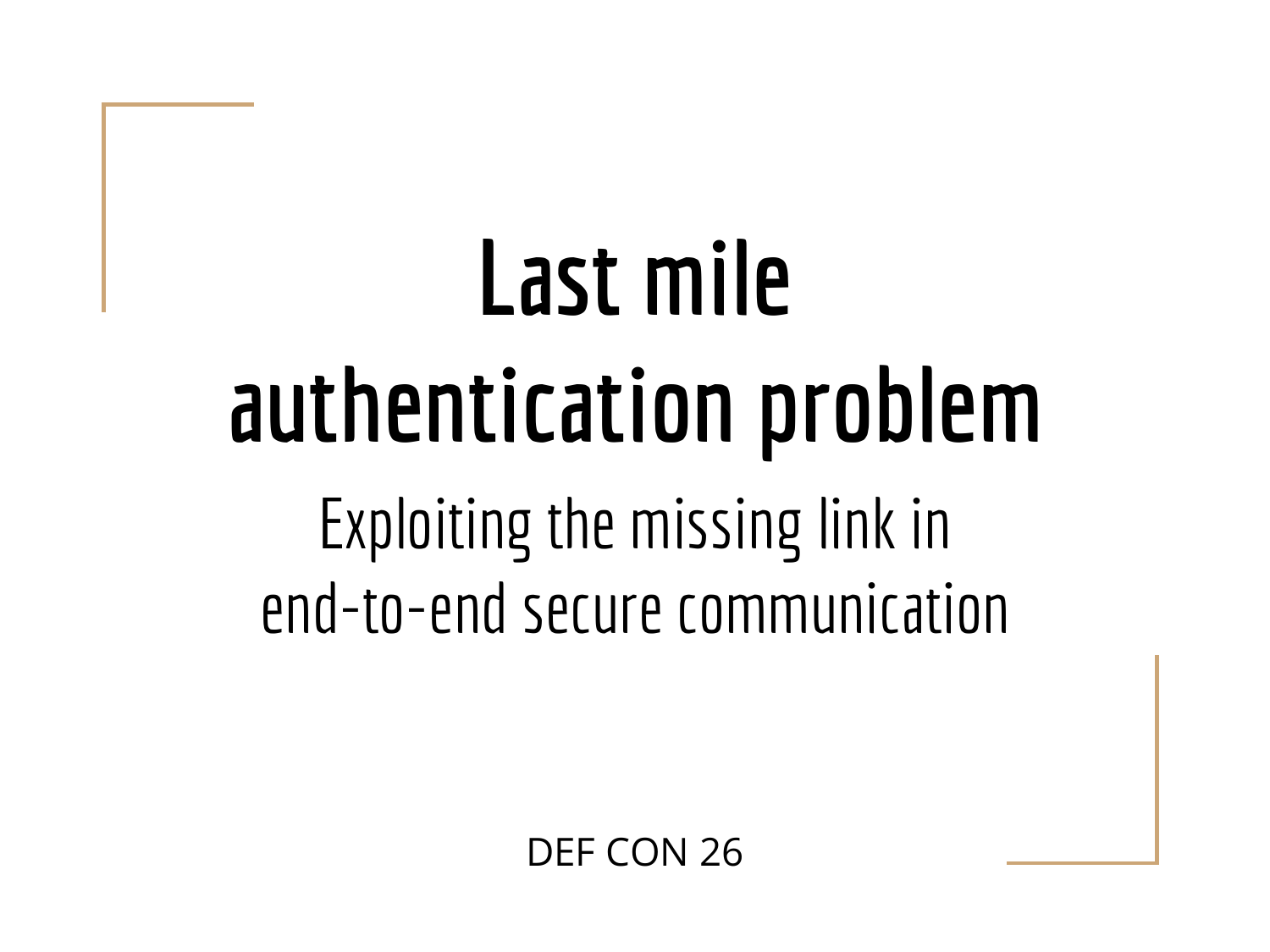#### Our team









Sid Rao Doctoral Candidate Aalto University Finland

#### Thanh Bui Doctoral Candidate Aalto University Finland

#### Dr. Markku Antikainen

Post-doc researcher University of Helsinki Finland

#### Prof. Tuomas Aura Professor

Aalto University Finland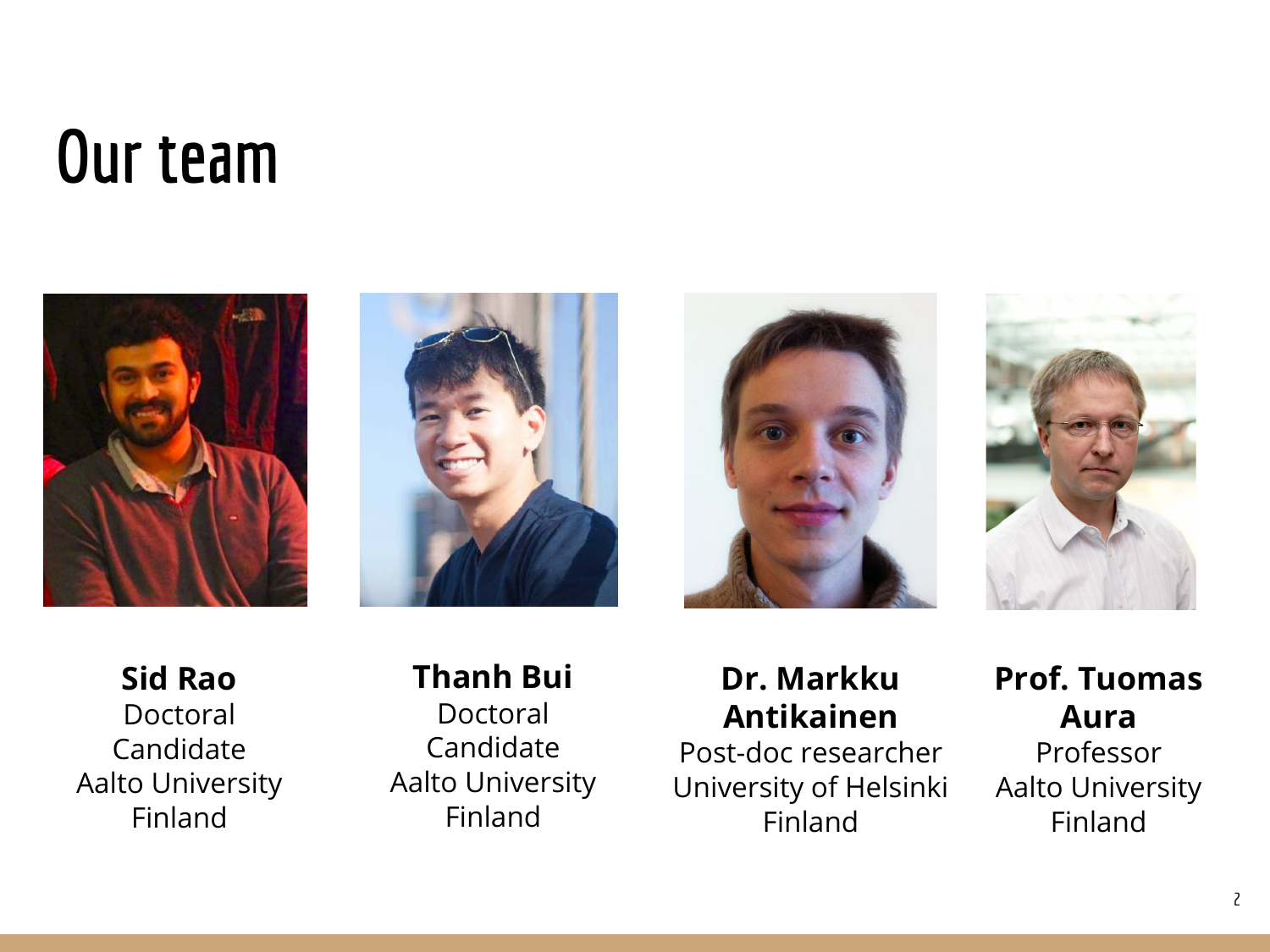#### Traditional network threat model



- Server and user device are trusted
- Untrusted network:
	- $\circ$  "man in the middle"
- Solution: crypto (TLS and web PKI) to protect communication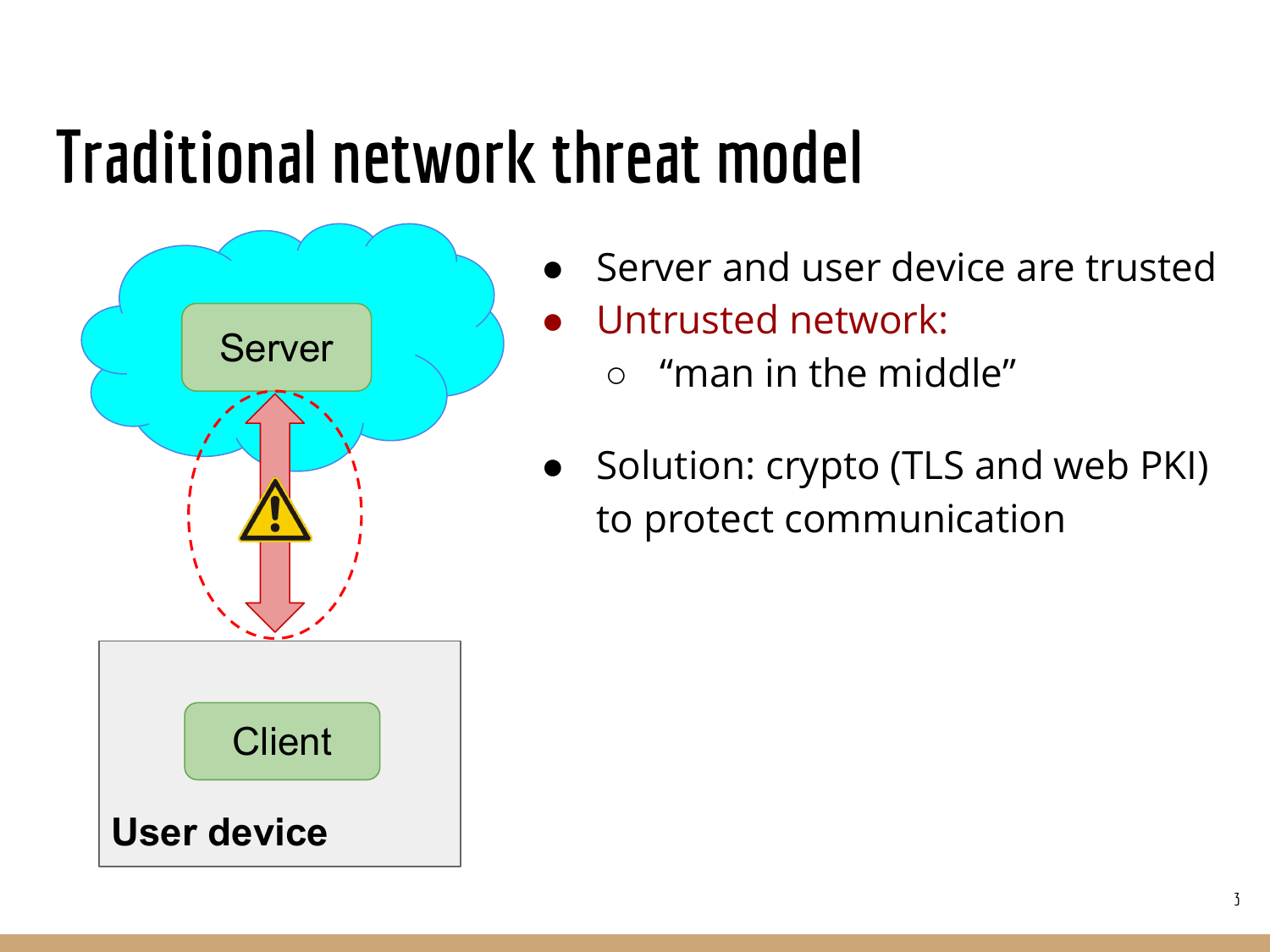## Our focus: Inter-process communication (IPC)



- Not all communication goes over the traditional network
- Software consists of multiple local processes that need to communicate

#### We try to understand security of communication inside the computer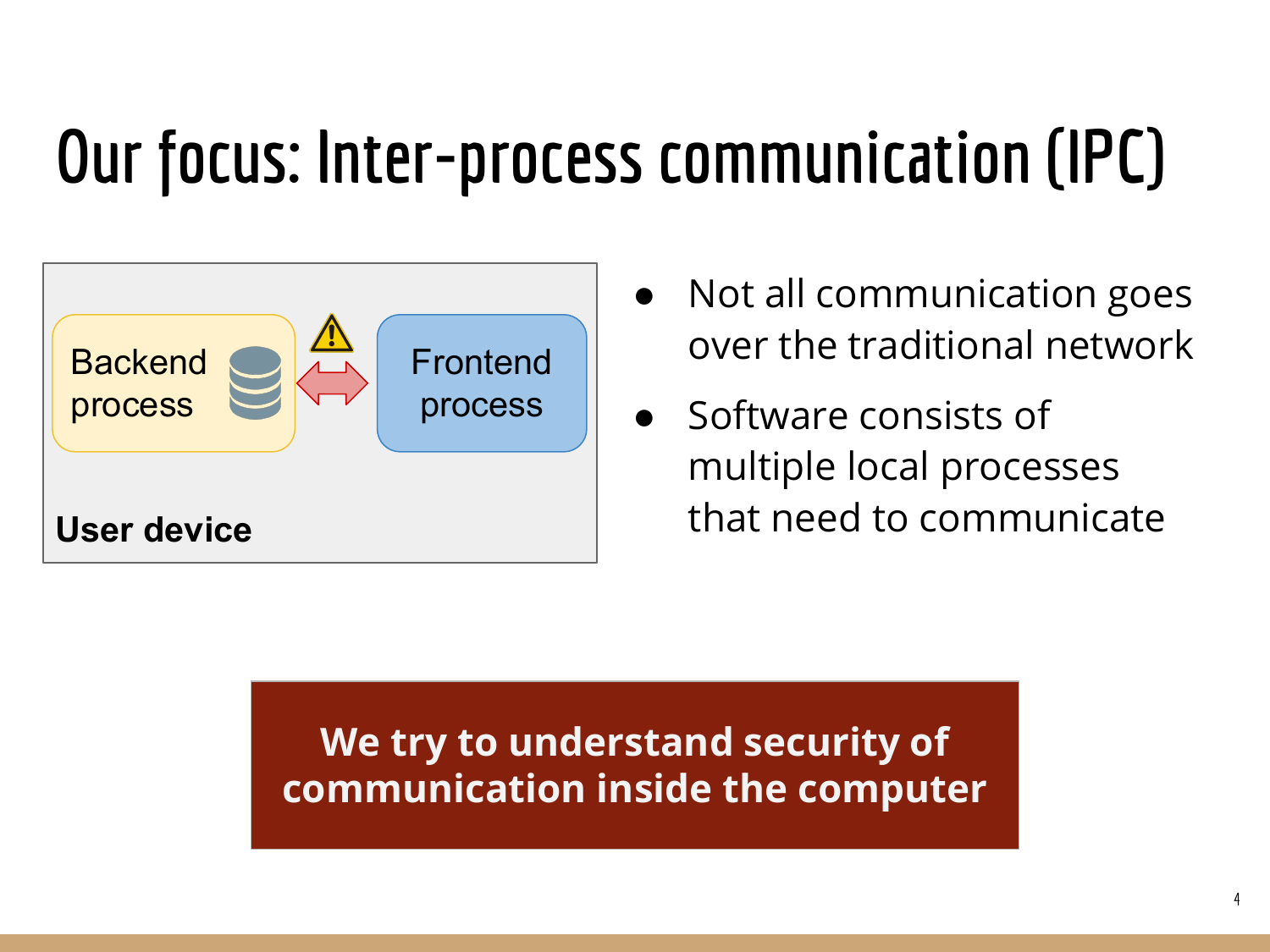#### This talk

- We exploit "last mile communication" inside the computer
- Structure
	- Man-in-the-Machine
	- IPC and attack vectors
	- Case studies
	- Mitigation
	- Conclusion

Credentials and second authentication factors can be compromised from inside the computer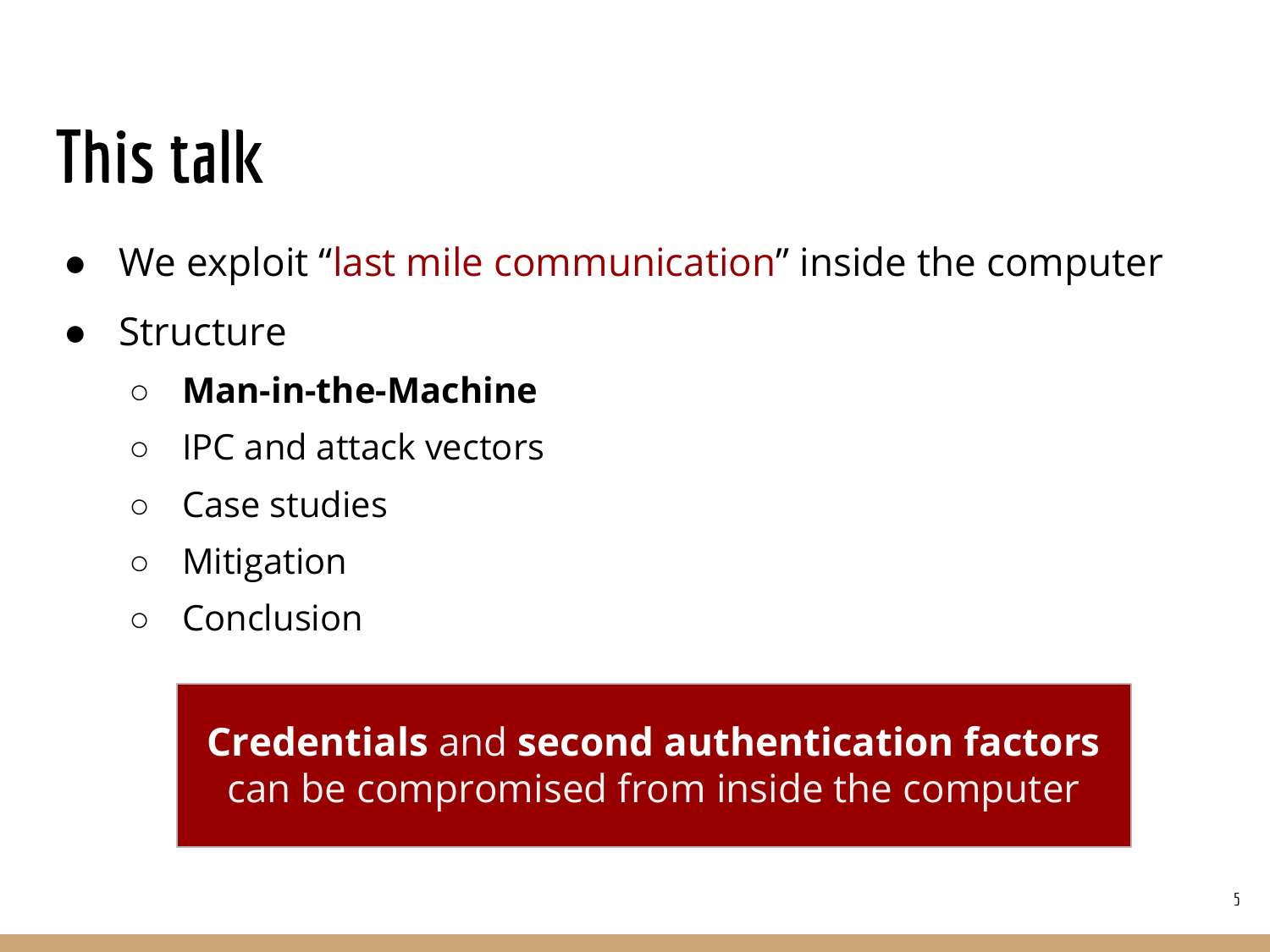# Man-in-the-Machine (MitMa)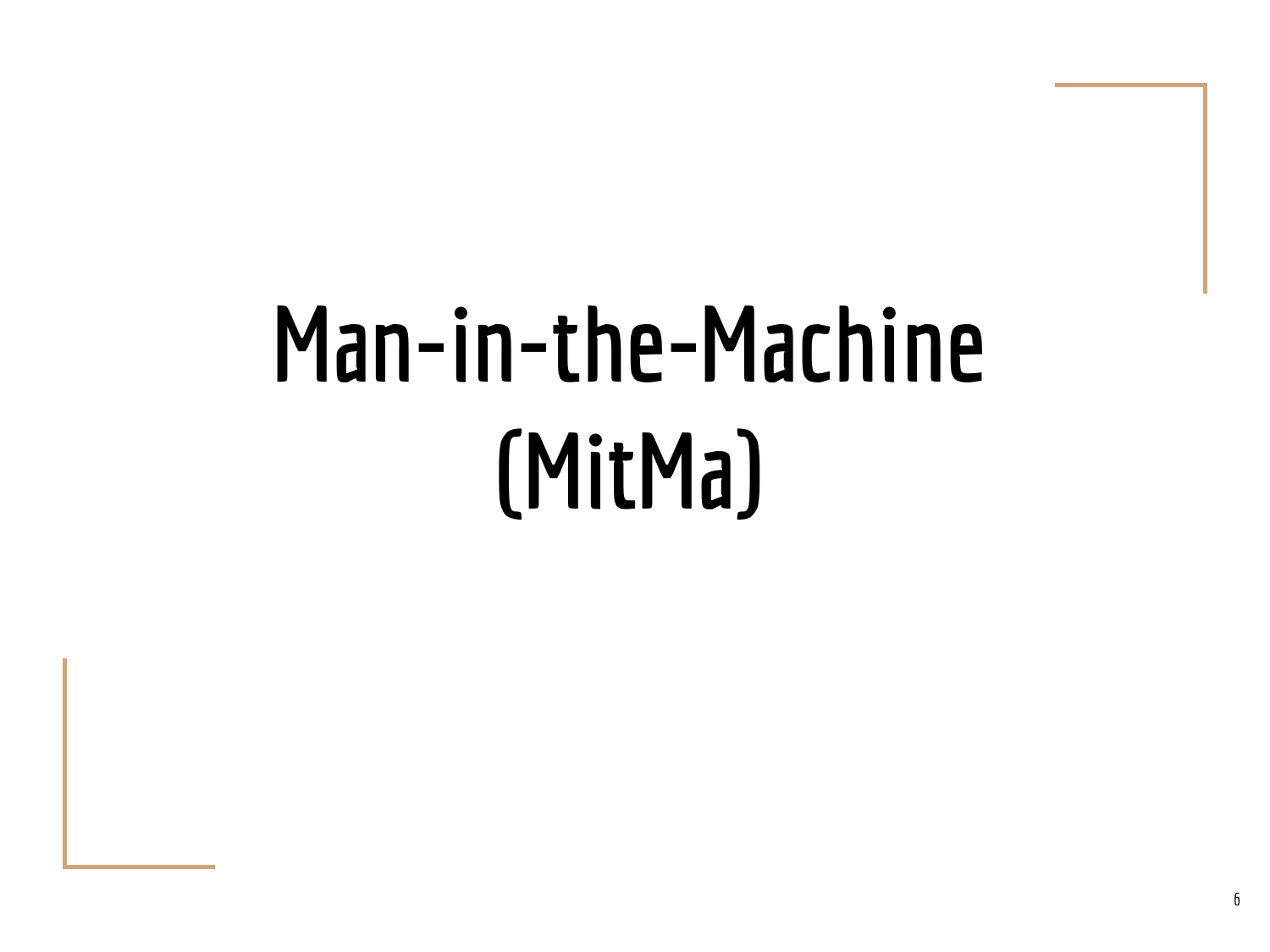#### Man-in-the-Machine (MitMa)



- Attacker: Unprivileged user, including guest
	- e.g. co-workers, family members
- **Method:** Exploit IPC from the attacker's login session
	- Fast user switching, nohup, remote access (SSH, remote desktop)
	- No privilege escalation required <sup>7</sup>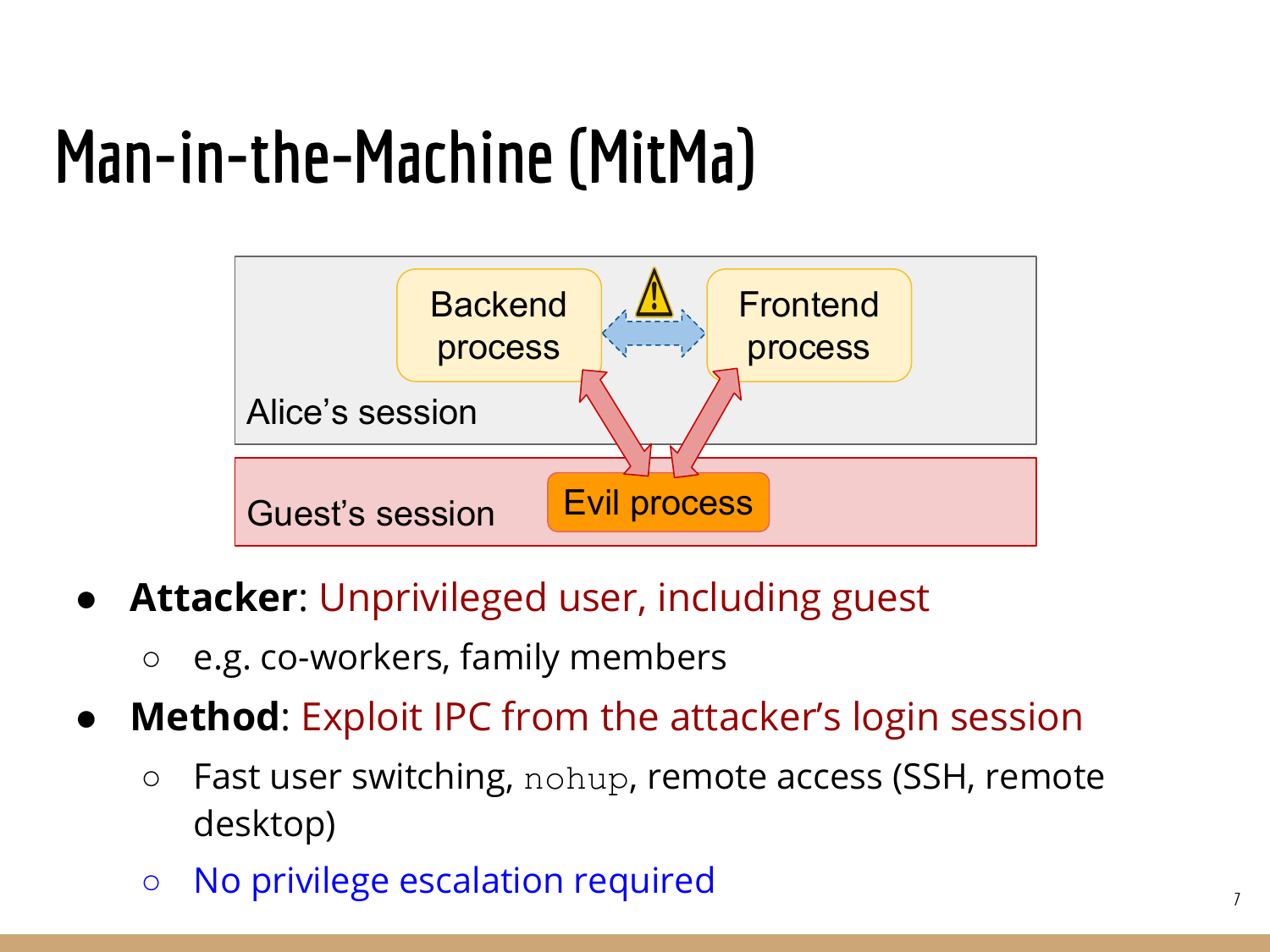## Inter Process Communication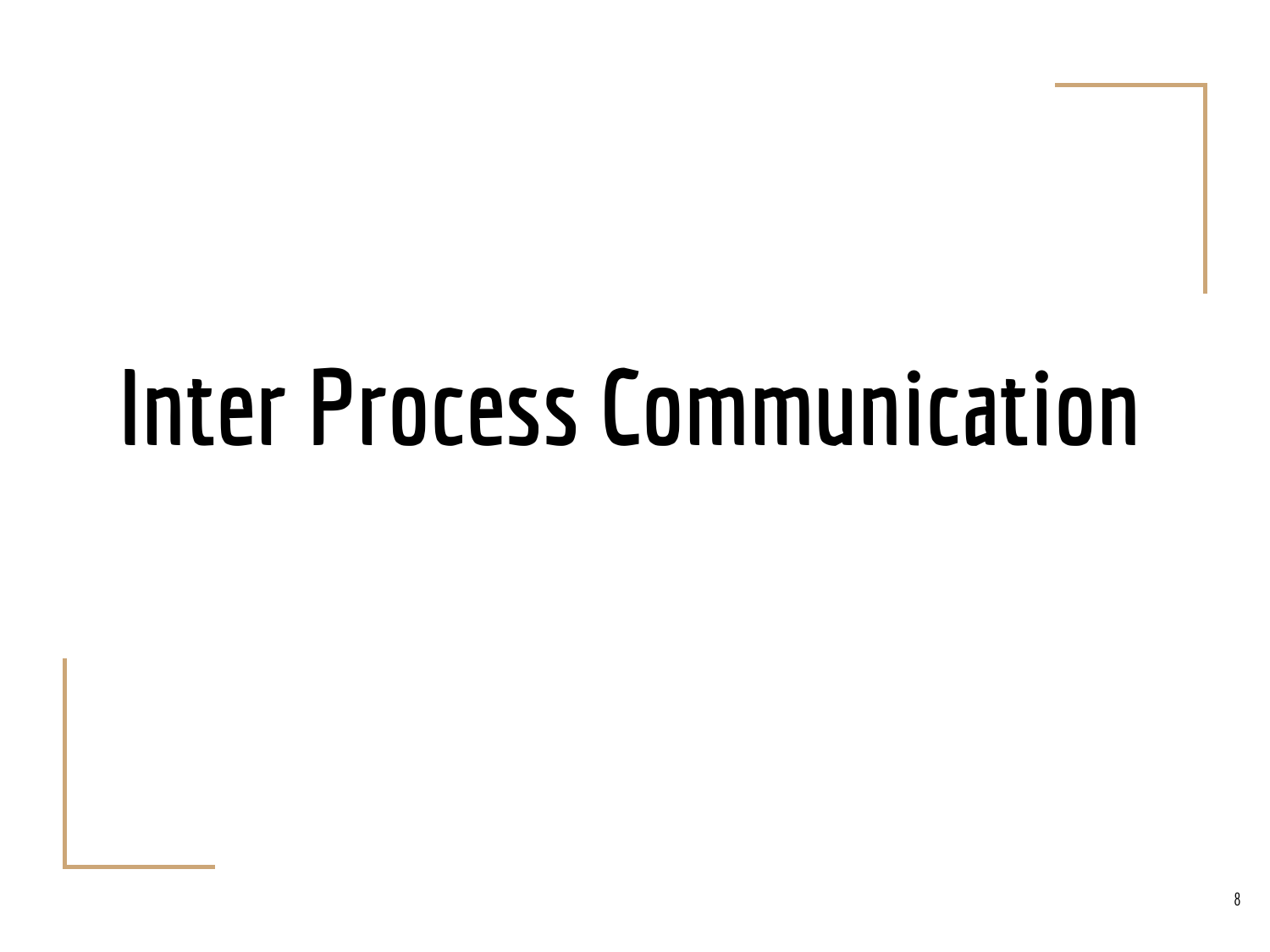### IPC methods

- File system
- Signal and semaphore
- **Network socket** and Unix domain socket
- Message queue
- Anonymous pipe and **named pipe**
- Shared memory
- Clipboard

● ...

- Remote Procedure Call (RPC)
- **USB** (though not strictly an IPC method)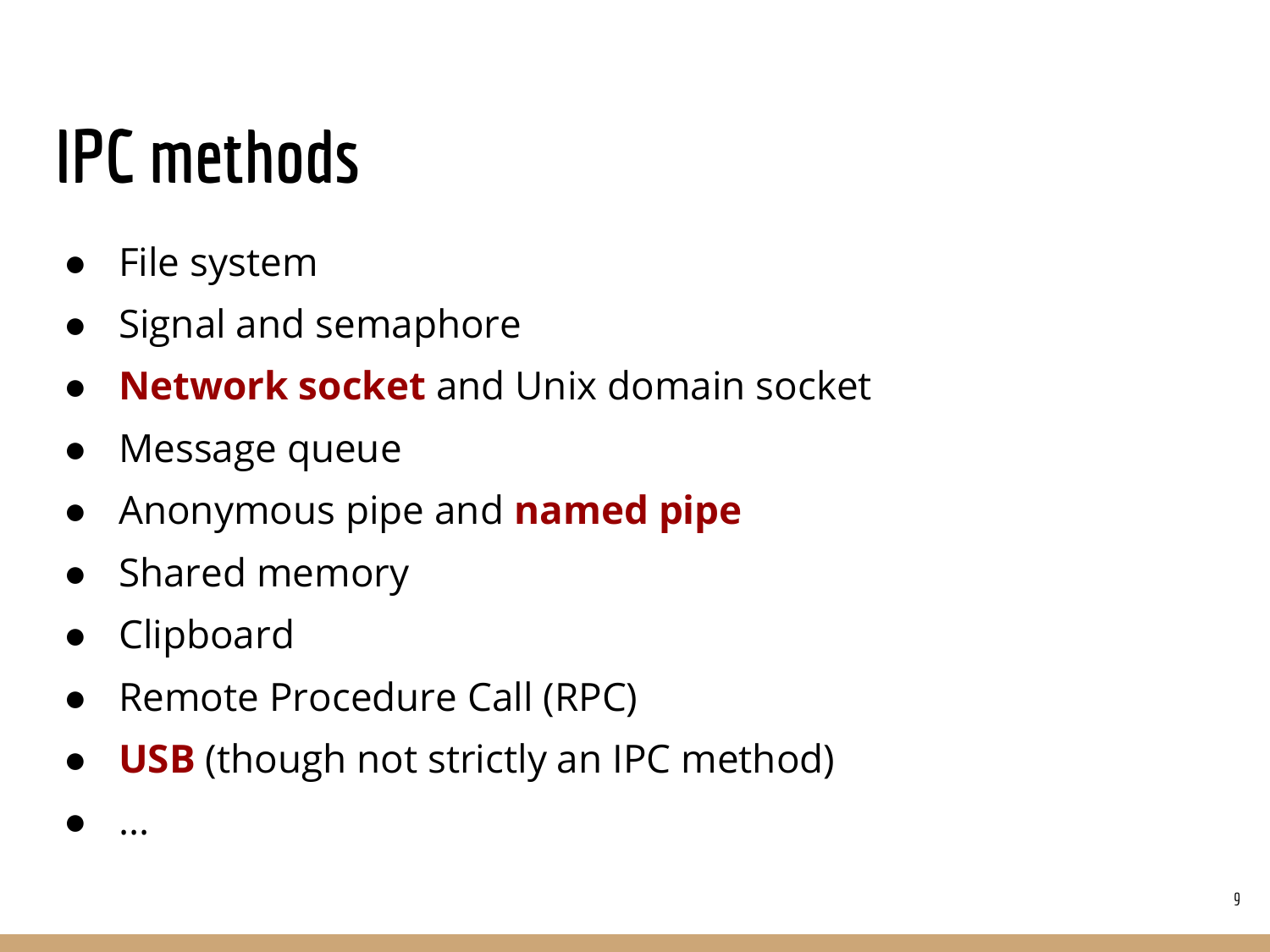#### Network sockets on localhost



- Over loopback interface: 127.0.0.1: < port>
- Server listens on a specified port and waits for client connections
	- Only a single process can bind to a port at a time
	- Any process regardless of its owner can listen on ports > 1024
- No built-in access control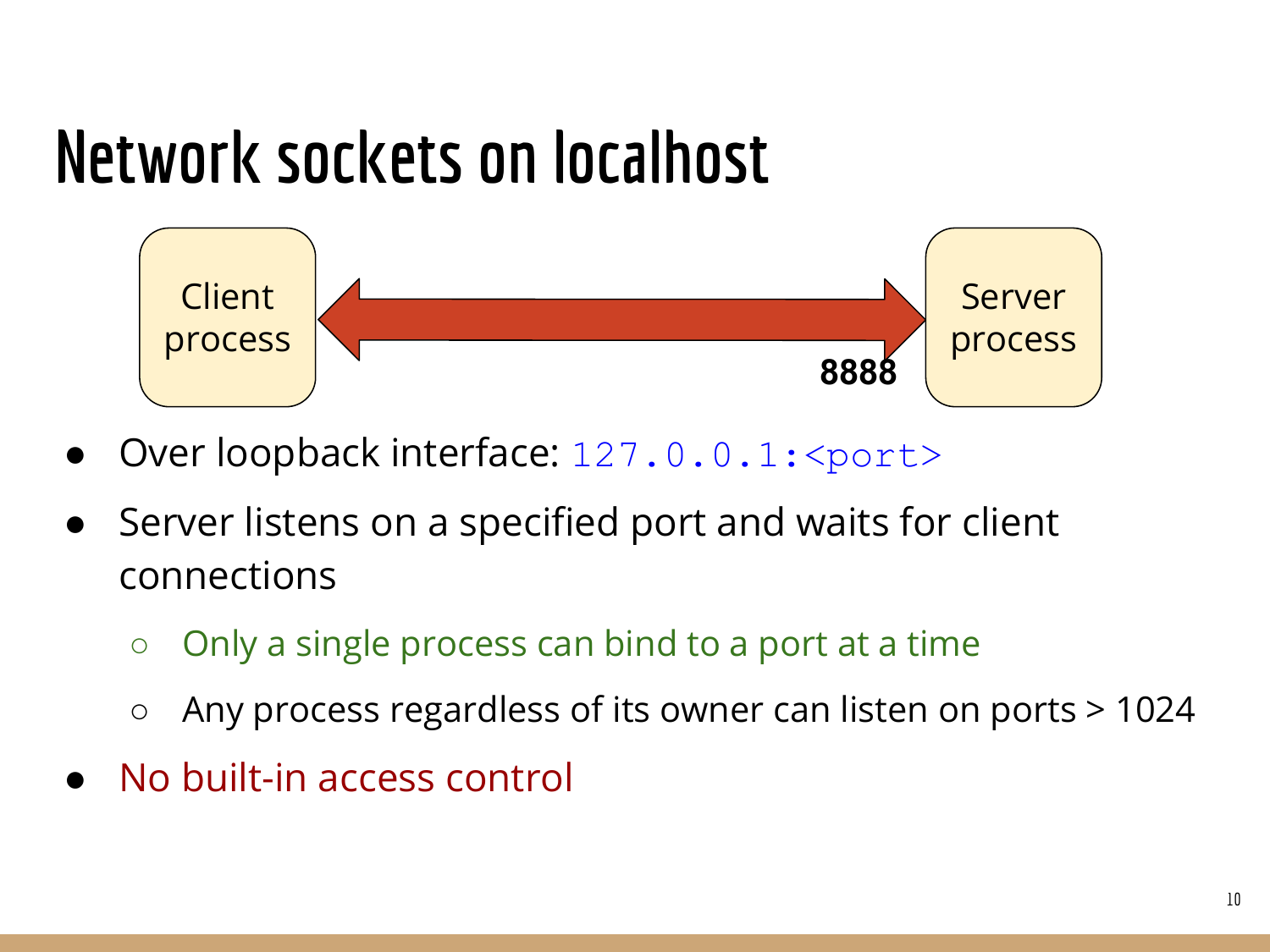#### Network sockets: Client impersonation



- Any local process can connect to any server on localhost
- If server accepts only one client, connect before the legitimate client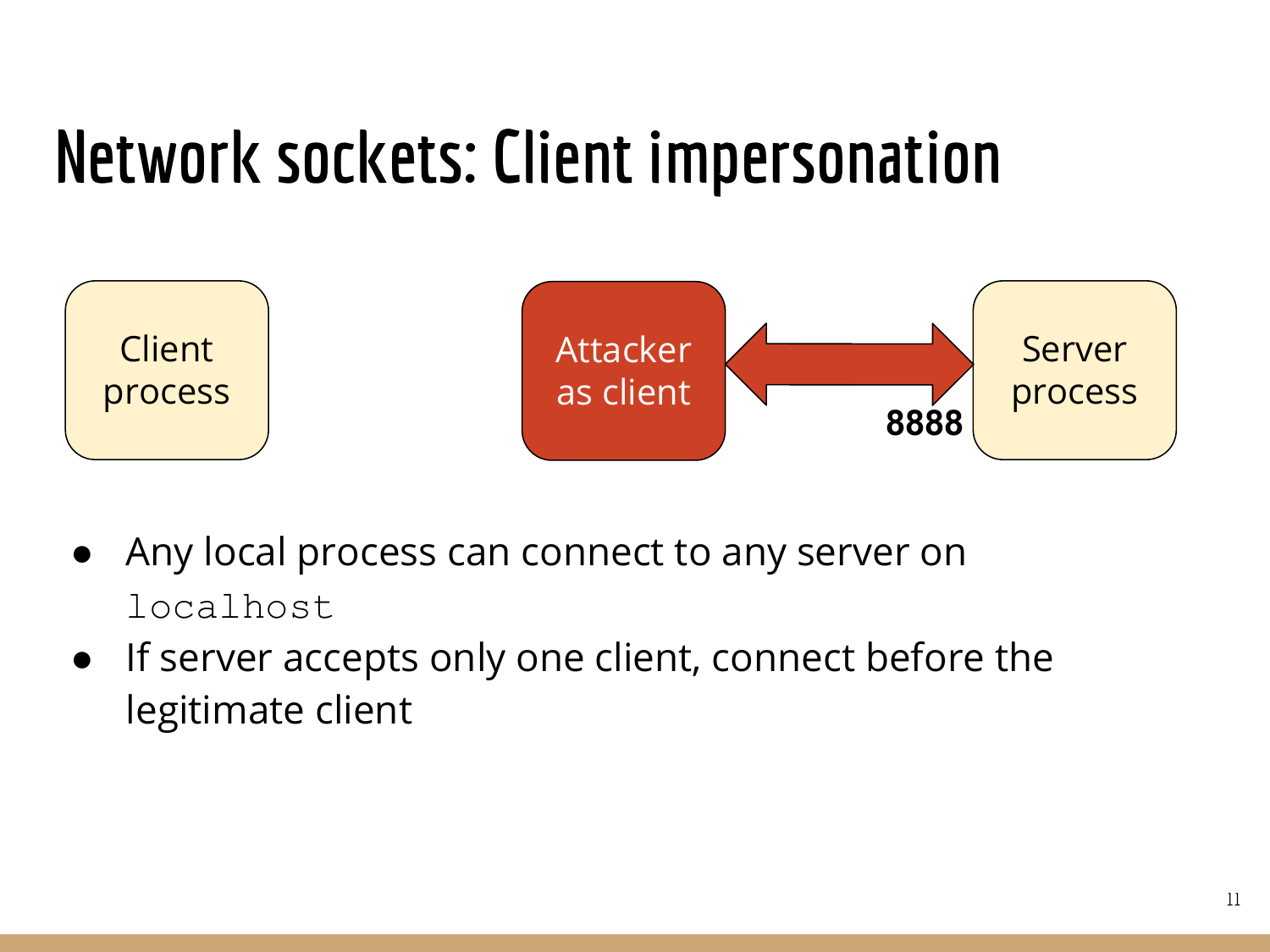#### Network sockets: Server impersonation



Bind to the port before the legitimate server does

#### Man-in-the-Middle?

Legitimate and malicious servers cannot bind to a port at the same time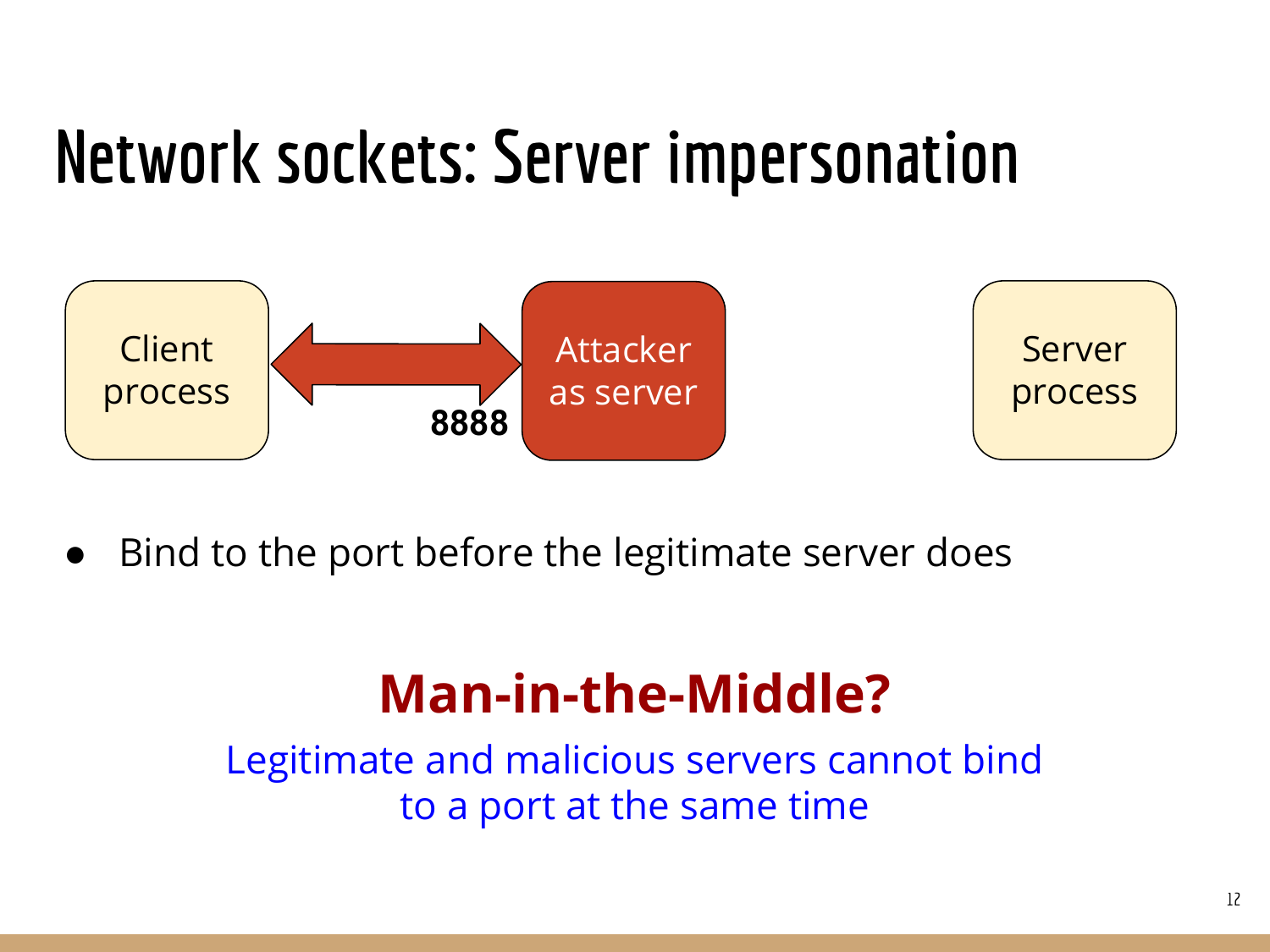#### Network sockets: Man-in-the-Middle



- If primary port is taken, the server might failover to another port from a predefined list
- MitMa attacker can
	- Listen on the primary port to receive client connection
	- Connect himself to the legitimate server on the secondary port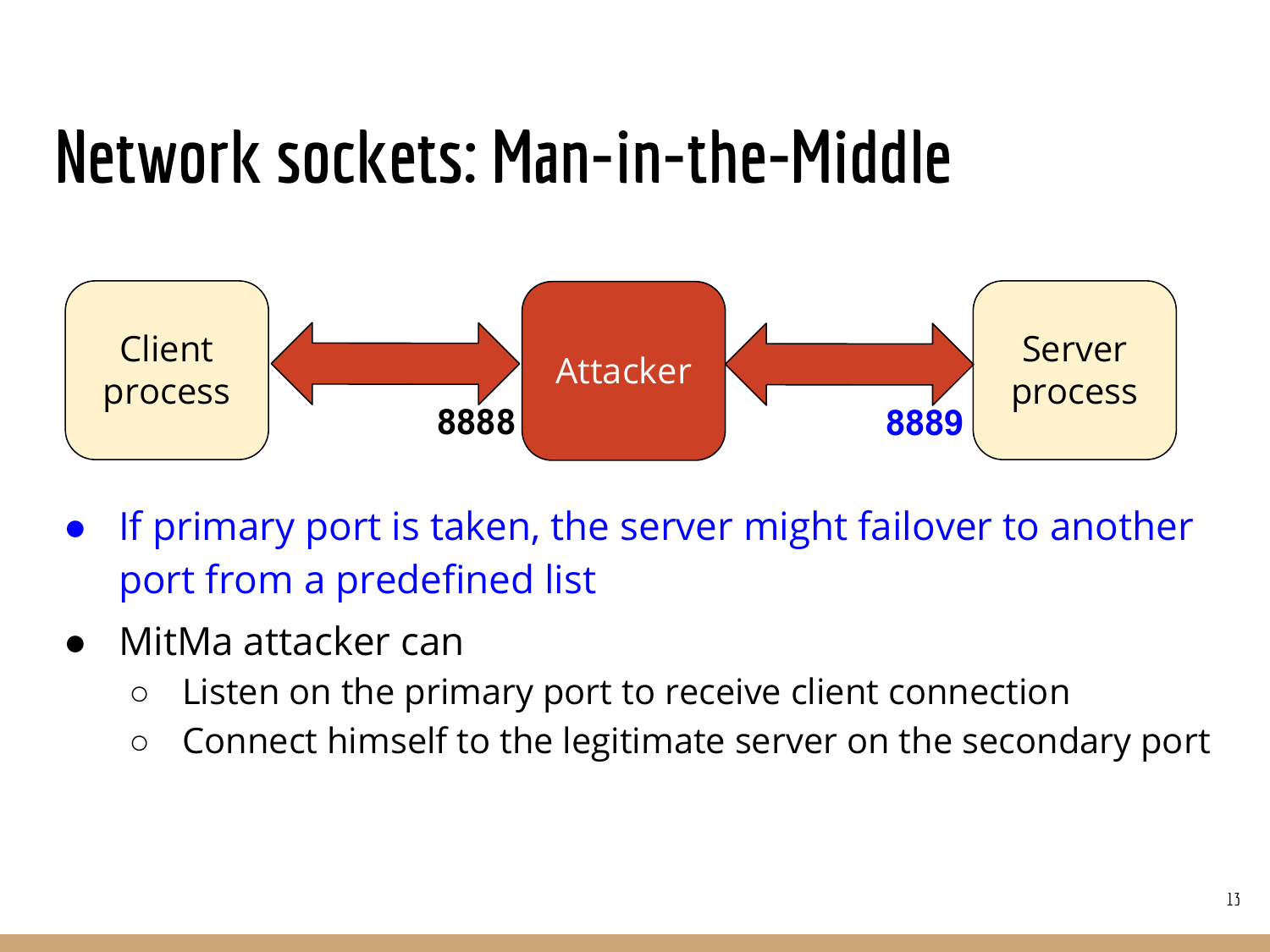### Windows named pipe

- Client-server architecture similar to network sockets
- Named pipes placed in a special path  $\setminus\setminus\ldots\setminus\mathop{\rm pipe}\setminus\setminus$ 
	- Every user (including guest) has access to the path
- A named pipe can have multiple **instances** that share the same name
	- $\circ$  Each instance connects exactly one **pipe server** and one **pipe** client
	- New pipe clients connected to the pipe servers in round-robin order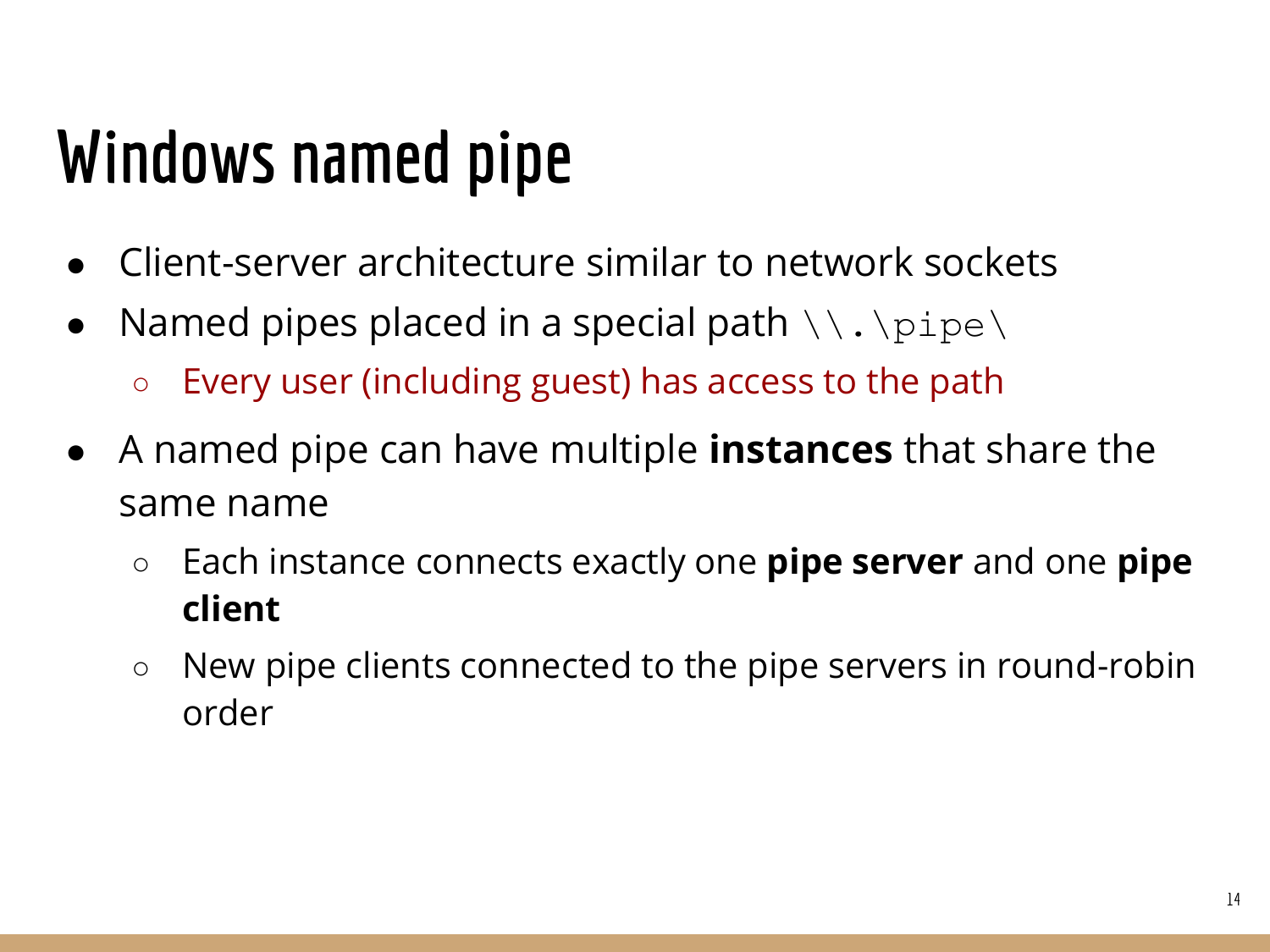### Windows named pipe: Access control

- Unlike network sockets, named pipes have a built-in DACL
- If a named pipe does not exist,
	- any user can create the first instance and set DACL of all pipe instances
- If it exists,
	- O Only users with FILE CREATE PIPE INSTANCE permission can create new instances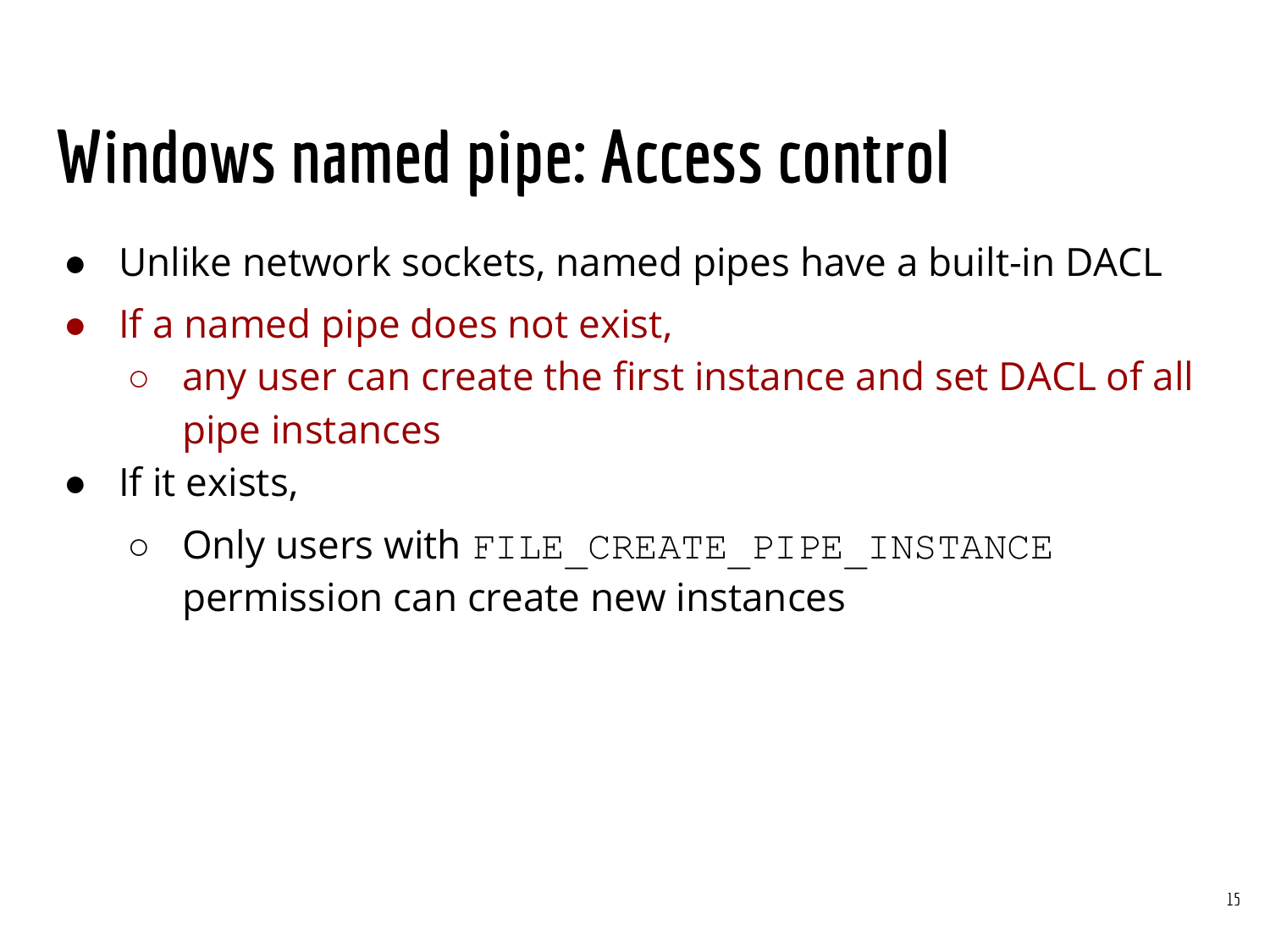#### Windows named pipe: Client impersonation



● Any process can connect to any open pipe instance but subject to access control check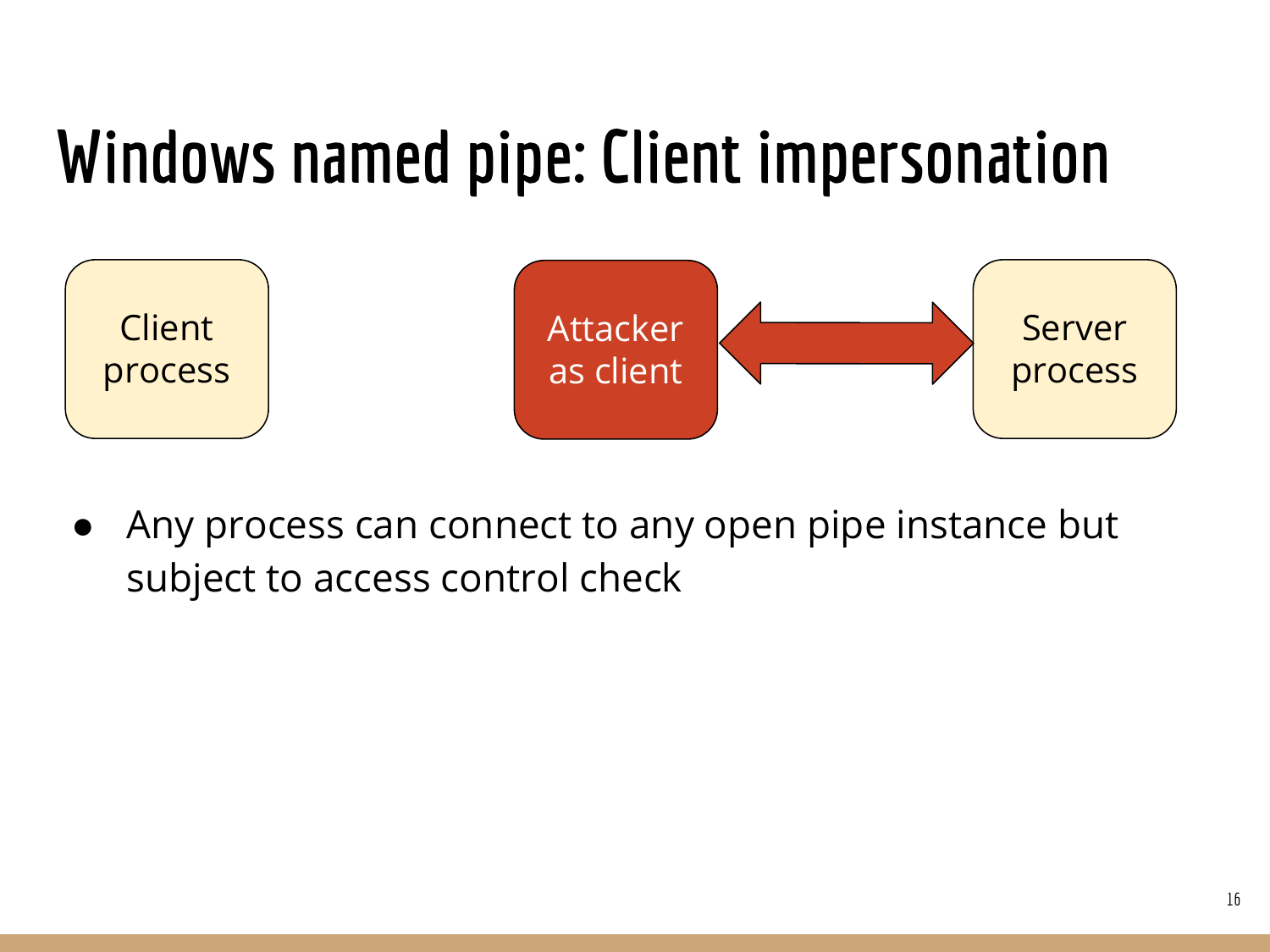#### Windows named pipe: Server impersonation



- **Pipe name hijacking:** create the first instance to control the pipe's DACL
	- Set DACL to allow everyone to create new instances
- Victim process may create the second instance without noticing that another user is the owner of the pipe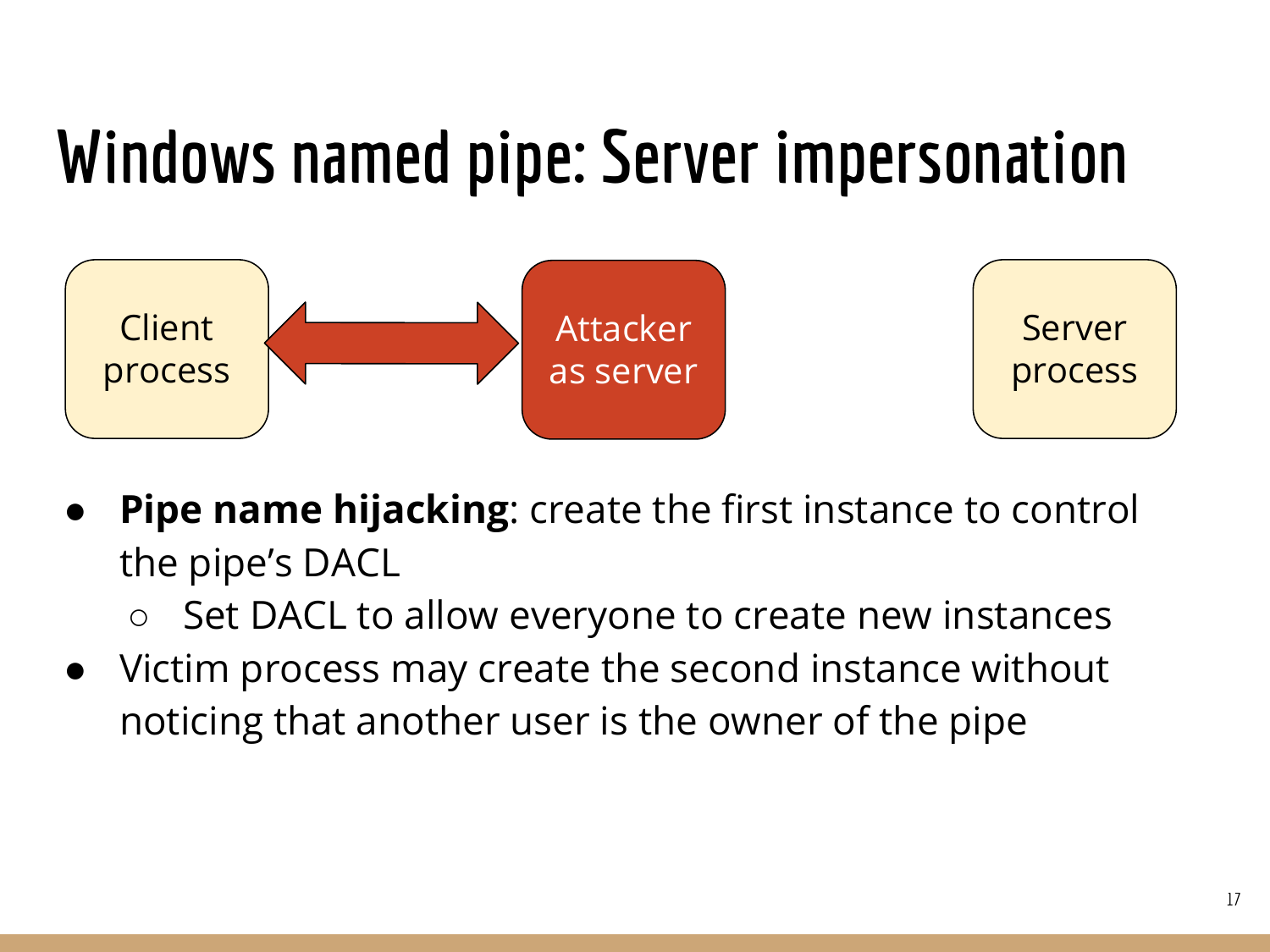#### Windows named pipe: Man-in-the-Middle



#### Client + Server impersonation = Man-in-the-middle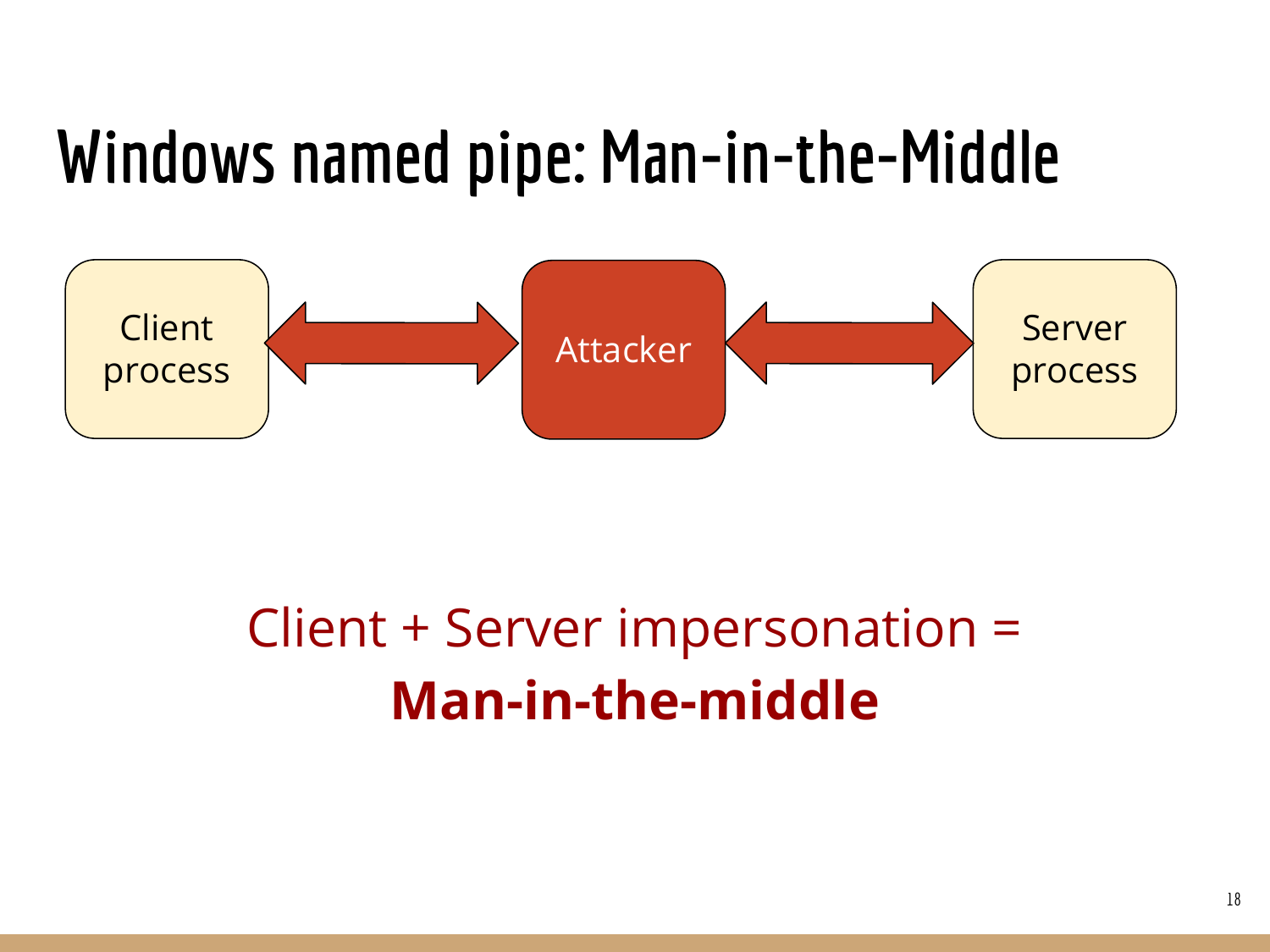### USB HID devices

- **E.g. hardware security tokens**
- On Linux and macOS:
	- USB HIDs can be accessed from only current interactive user session on console
- On Windows:
	- USB HIDs can be accessed from any user session, including those in the background
	- Security of the devices depends on application-level security mechanism implemented in the hardware or software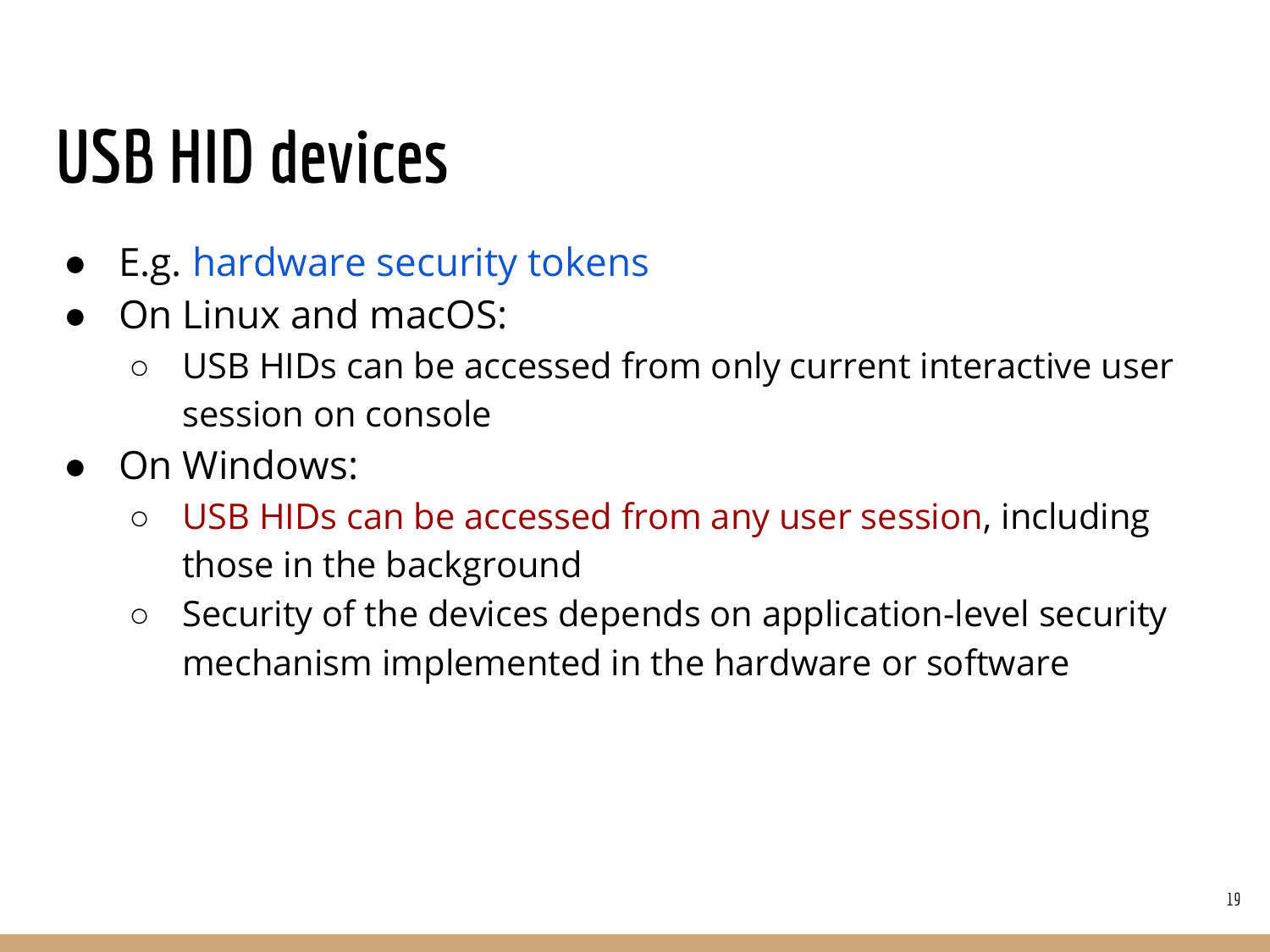## Case studies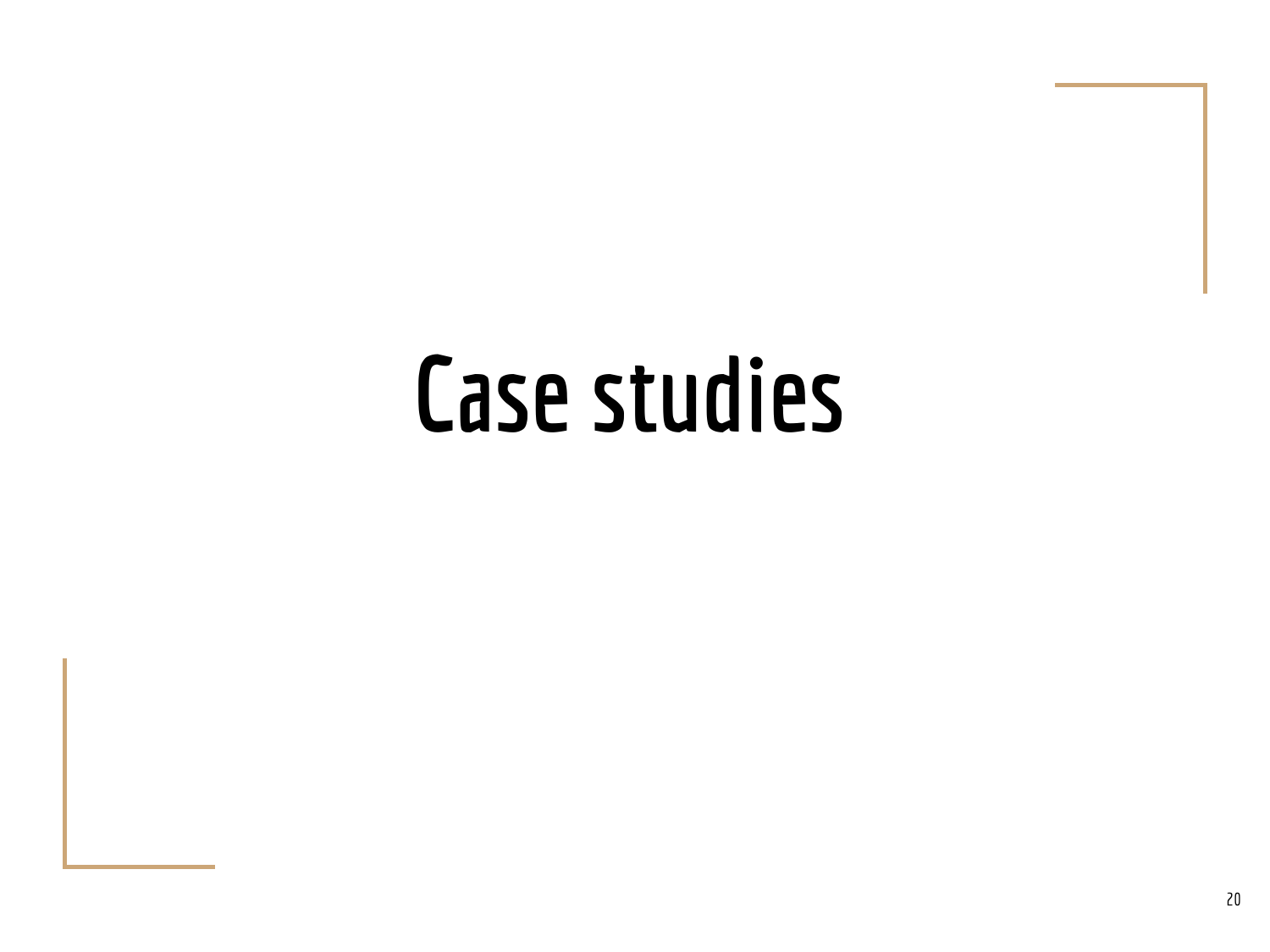#### Standalone password managers

- Native desktop app manages the password vault
- **Browser extension** enters passwords into login pages and stores new ones in the vault
- Native app and browser extension communicate via IPC

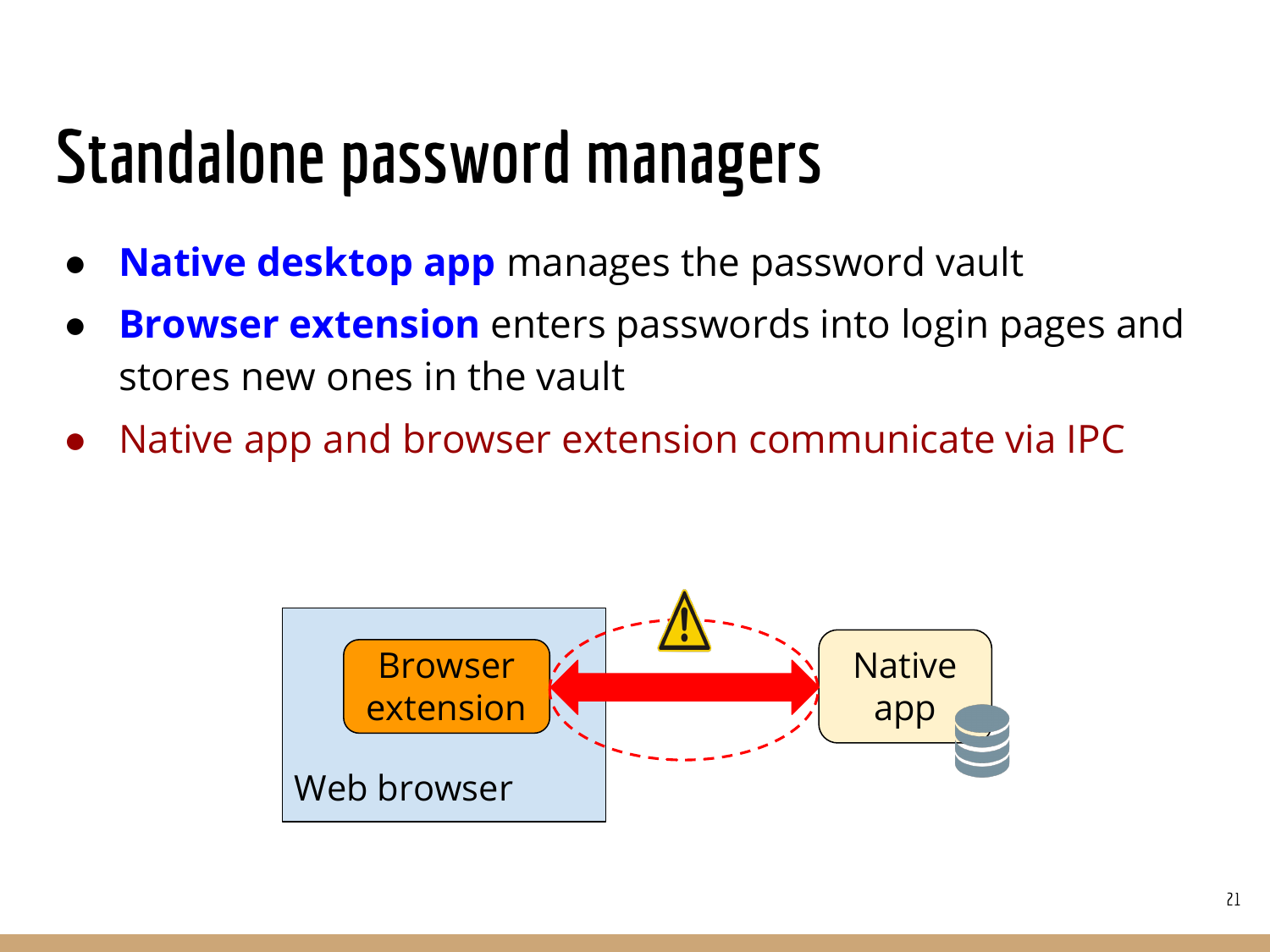#### Case 1: RoboForm

- Desktop app runs a HTTP server on a port 54512
- Browser extension connects as a client to the server
- No authentication

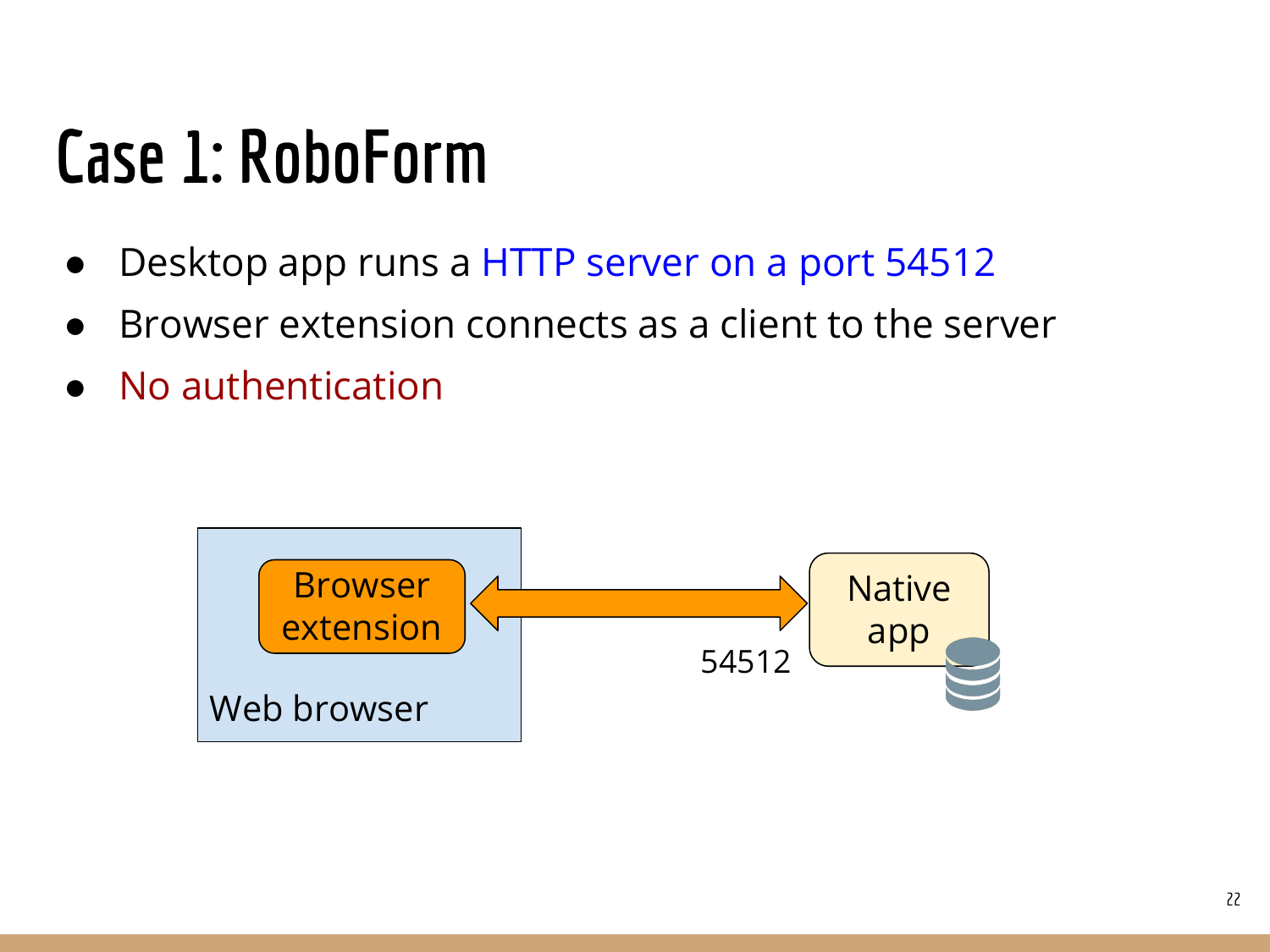### Client impersonation on RoboForm

- 1. Connect to the app as a client
- 2. Query all passwords managed by the app

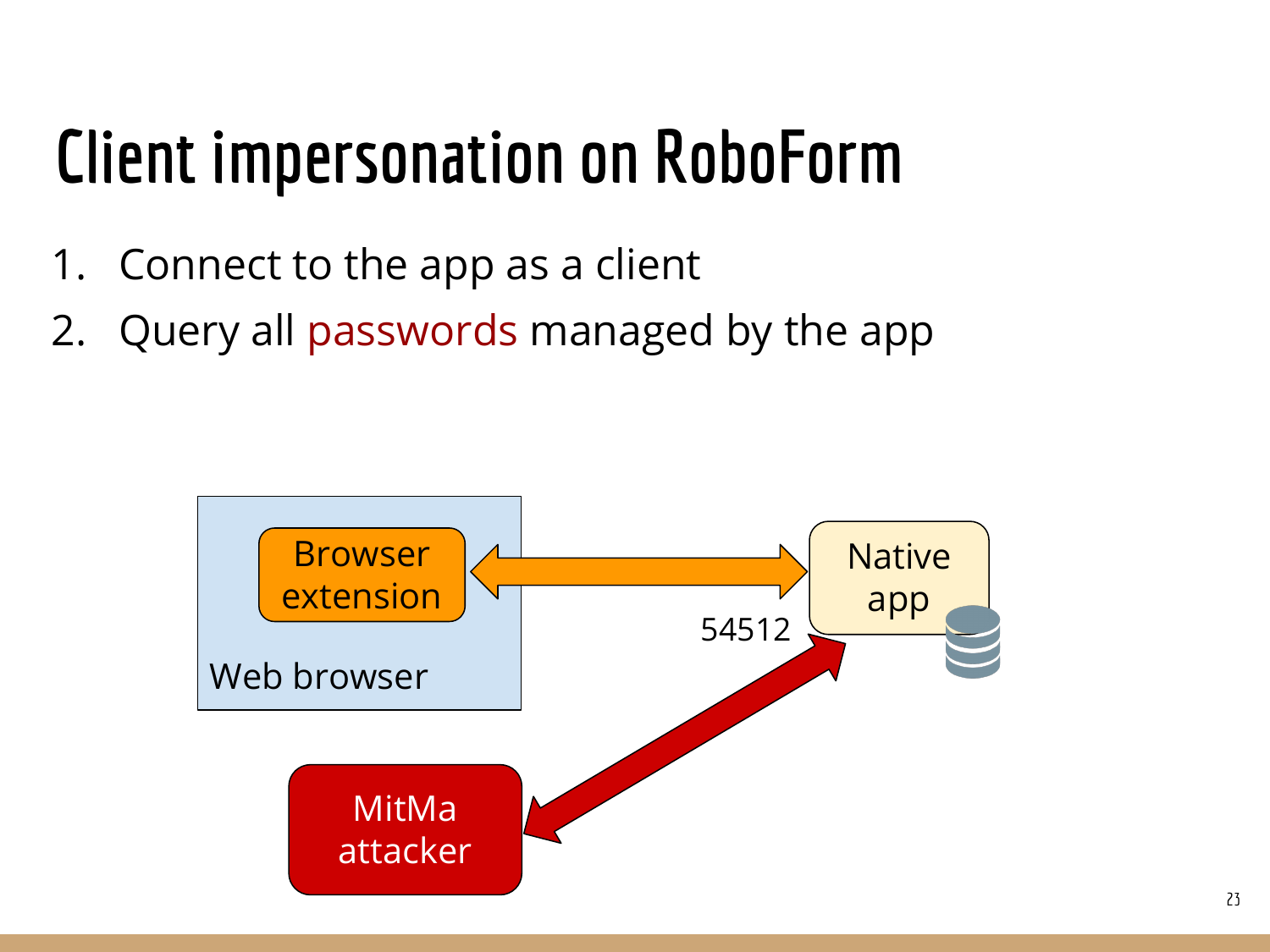#### Case 2: 1Password

- Desktop app runs a WebSocket server on port 6263
- Server verifies client by checking:
	- Browser extension ID
	- Code signing signature
	- Server and client processes owned by the same user
- Client does NOT verify the server
- Server and client run a cryptographic protocol to agree on a shared key, but its ad-hoc design is insecure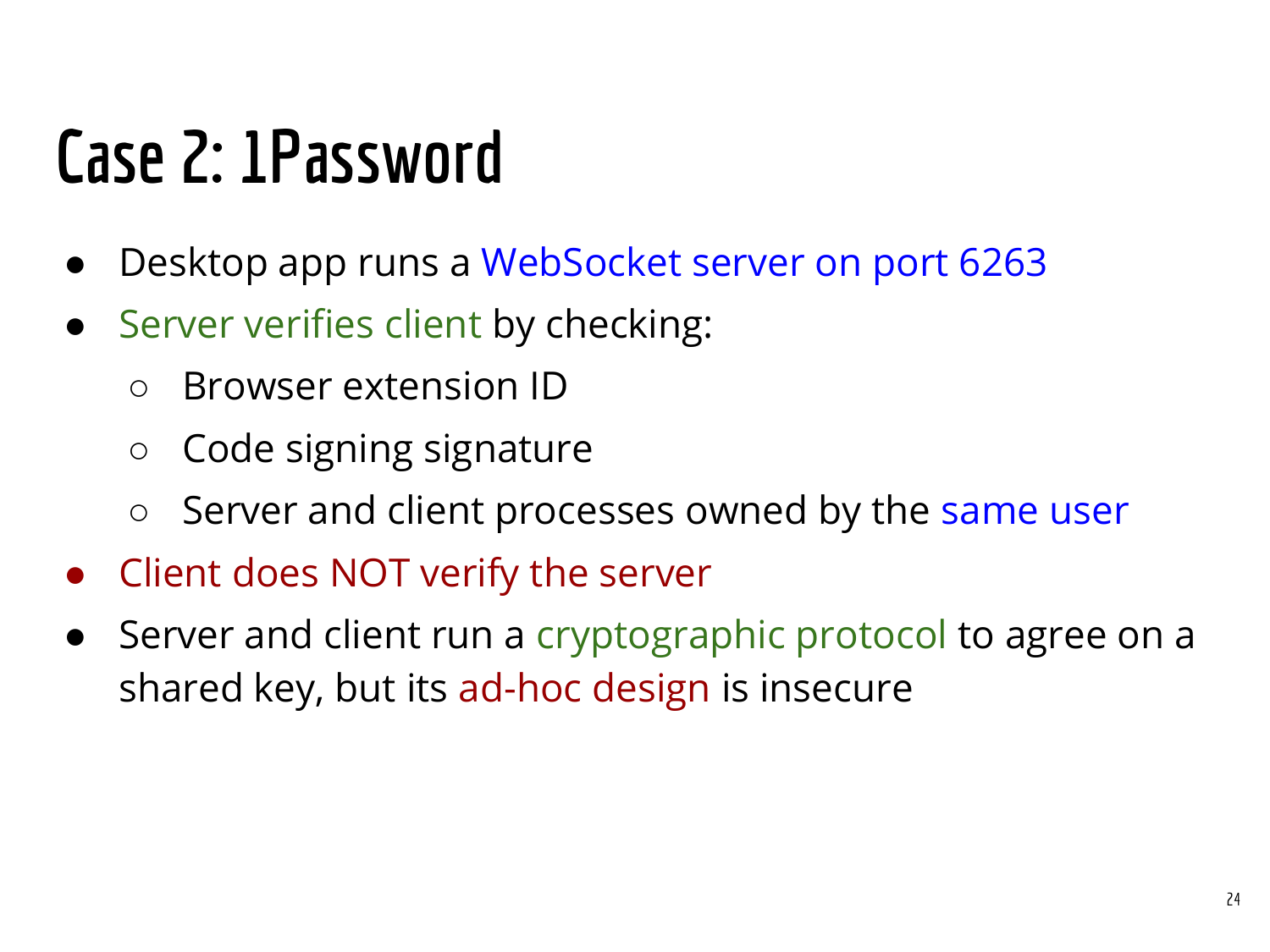### 1Password - Key derivation protocol

- 1.  $C \rightarrow S$ : "hello"
- 2.  $C \leftarrow S$ : code (random 6-digit string)
- 3. C  $\rightarrow$  S: hmac key
- 4. Both browser extension and app display the code
- 5. User confirms to the app whether they match
- 6.  $C \leftarrow S$ : "authRegistered"
- 7. C  $\rightarrow$  S: nonce<sub>c</sub>
- 8.  $C \leftarrow S: \text{ nonce}_{s}$  $m_s$ =HMAC(hmac\_key, nonce<sub>s</sub>||nonce<sub>c</sub>)
- 9. C  $\rightarrow$  S:  $m_c$ =HMAC(hmac\_key,  $m_s$ )
- 10.  $C \leftarrow S: "welcome"$
- 11. Both sides derive encryption key K=HMAC(hmac\_key,  $m_{c}$ || $m_{c}$ ||"encryption")

C: Browser extension S: Desktop app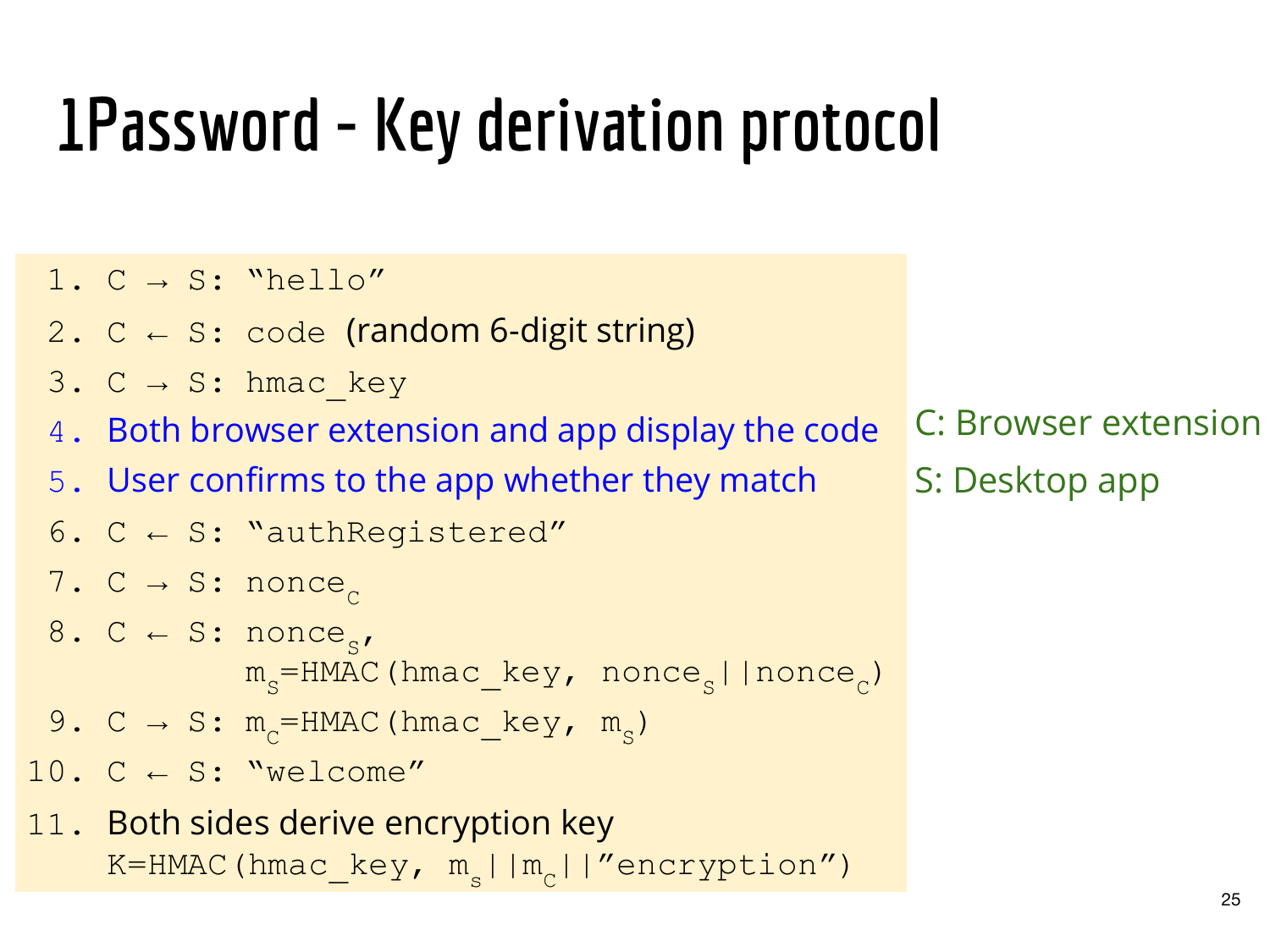### 1Password - Key derivation protocol



26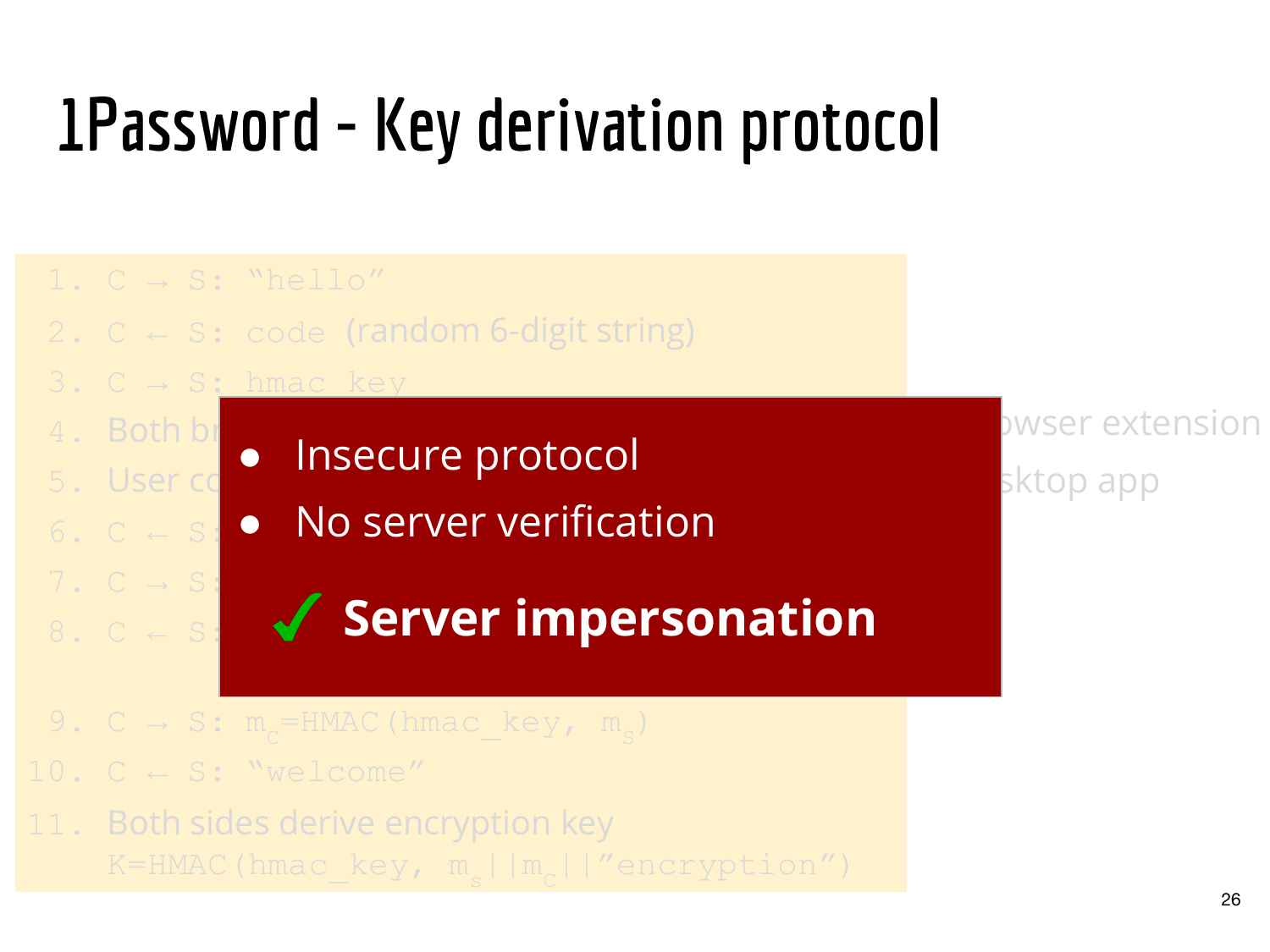## Server impersonation on 1Password

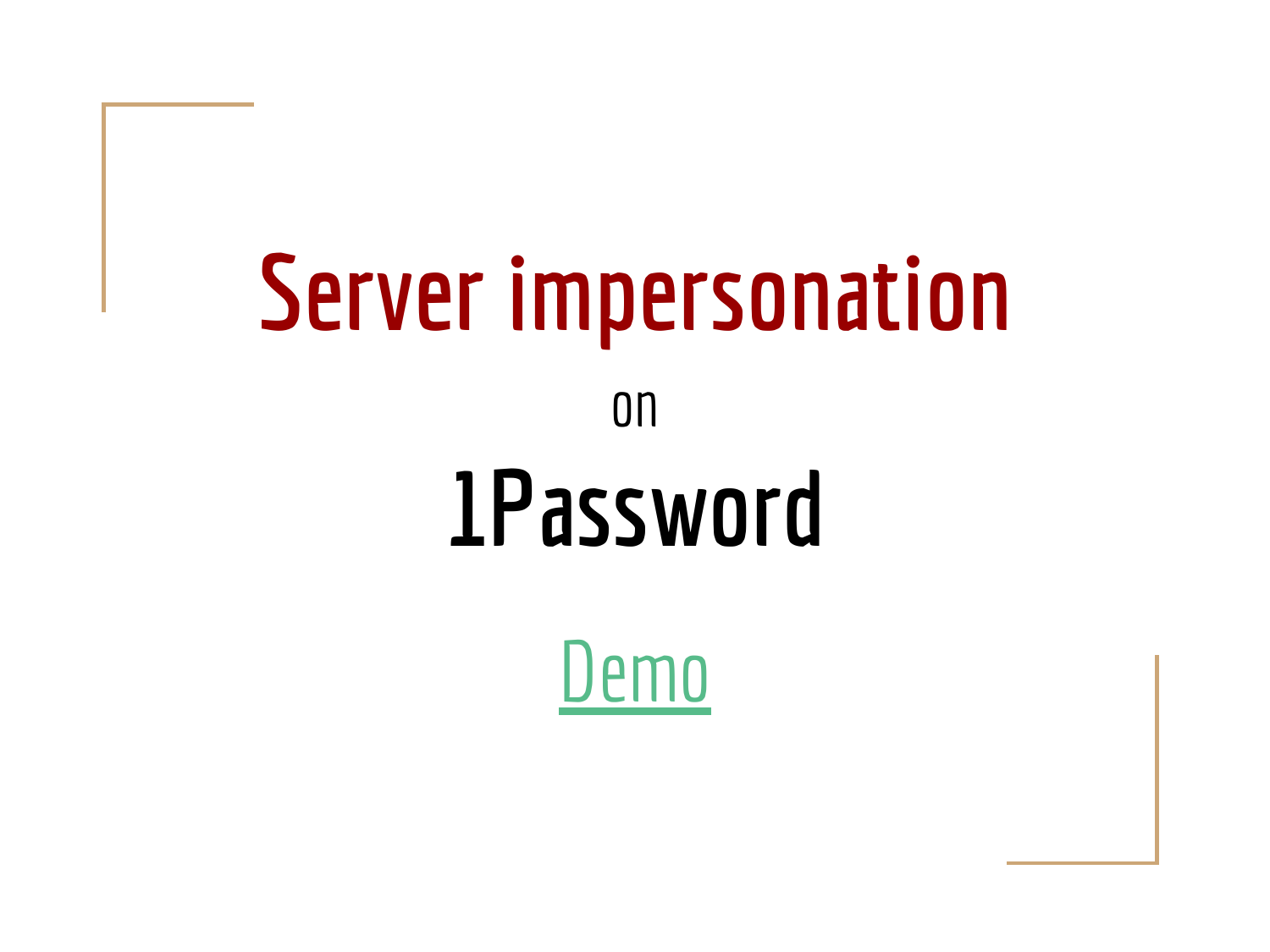### Password managers with Native messaging

- Native app registers with the browser an executable, called Native Messaging Host (NMH)
- Browser starts the NMH in a child process and lets the browser extension communicate with it
- NMH and the app use IPC to communicate with each other

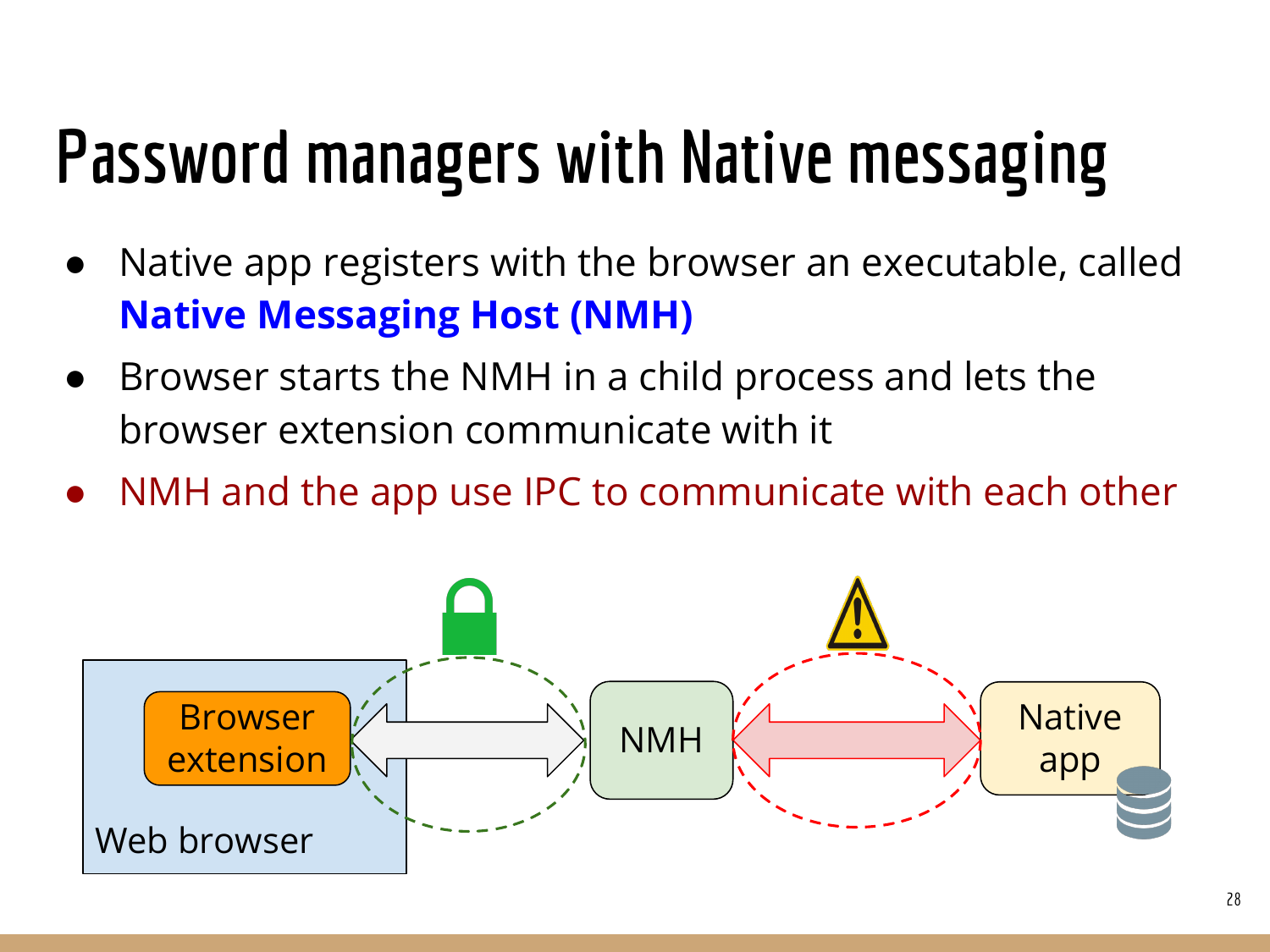### Case 3: Password Boss

- On Windows, named pipe is used for IPC between NMH and the native app
- The app creates a named pipe that allows all authenticated to have FULL access
- NMH connects to the named pipe as a client and forwards messages between browser extension and native app
- All messages are sent in plaintext

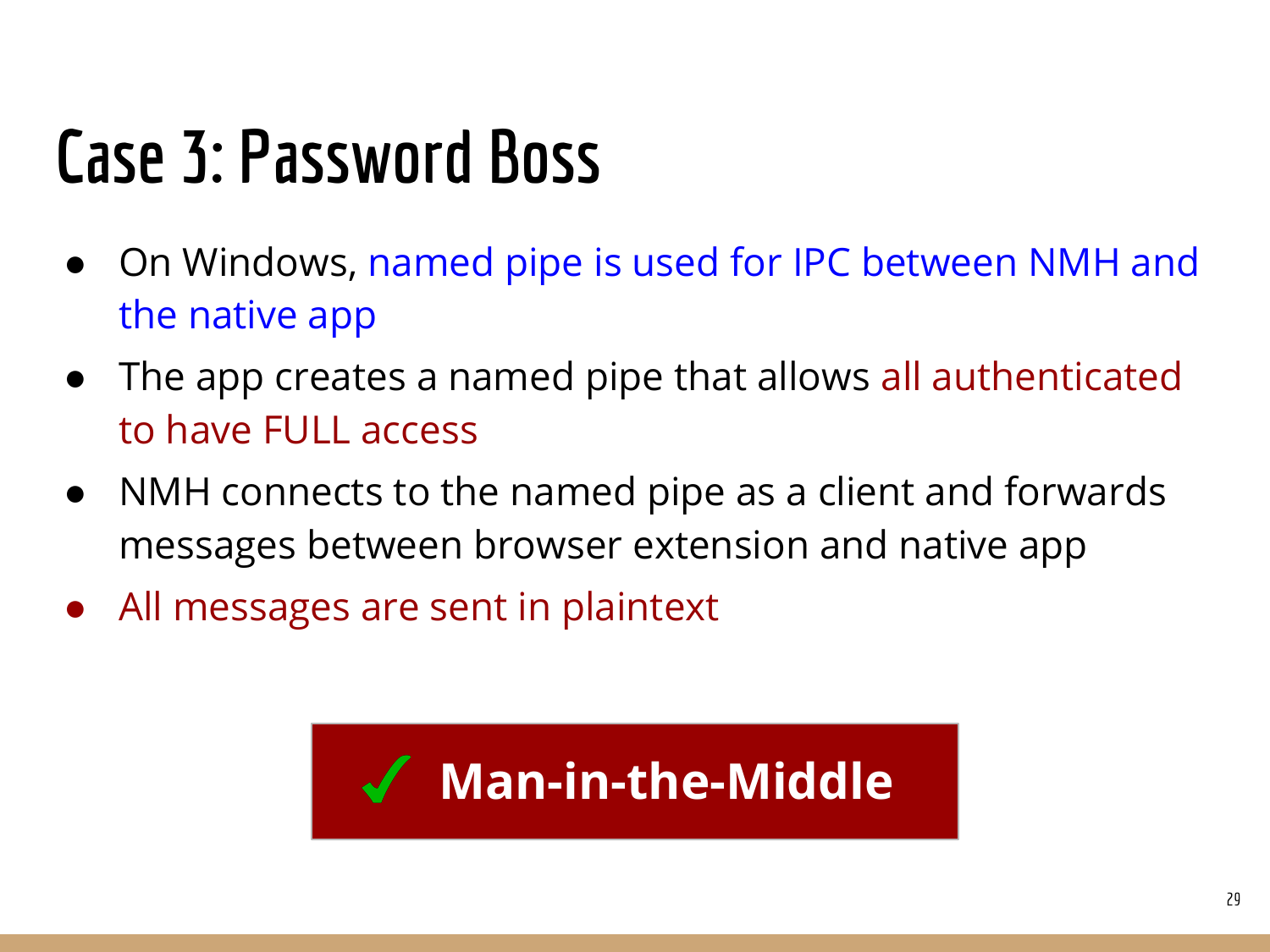#### Man-in-the-Middle on Password Boss (1)

#### By authenticated user:

- 1. Connect as a client to the app's pipe instance
- 2. Create another instance and wait for the NMH
- 3. NMH connects to the attacker's instance
- 4. Forward messages between the two pipe instances

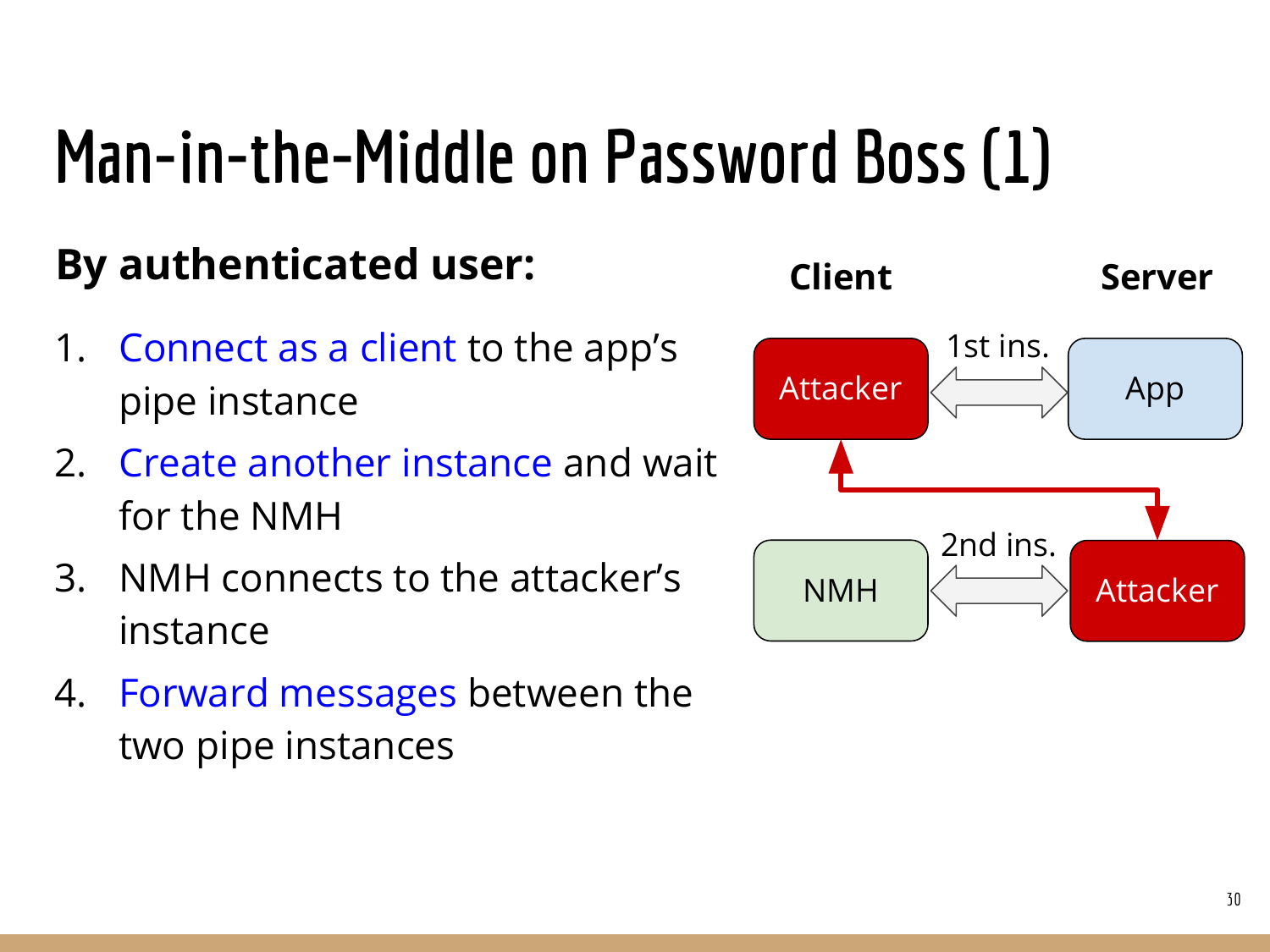### Man-in-the-Middle on Password Boss (2)

#### By guest:

- Guest cannot access the app's pipe instance or create a new one
- Solution: Pipe name hijacking
	- Create the first instance
	- Set FULL access to all users
- Rest is same as the attack by authenticated user

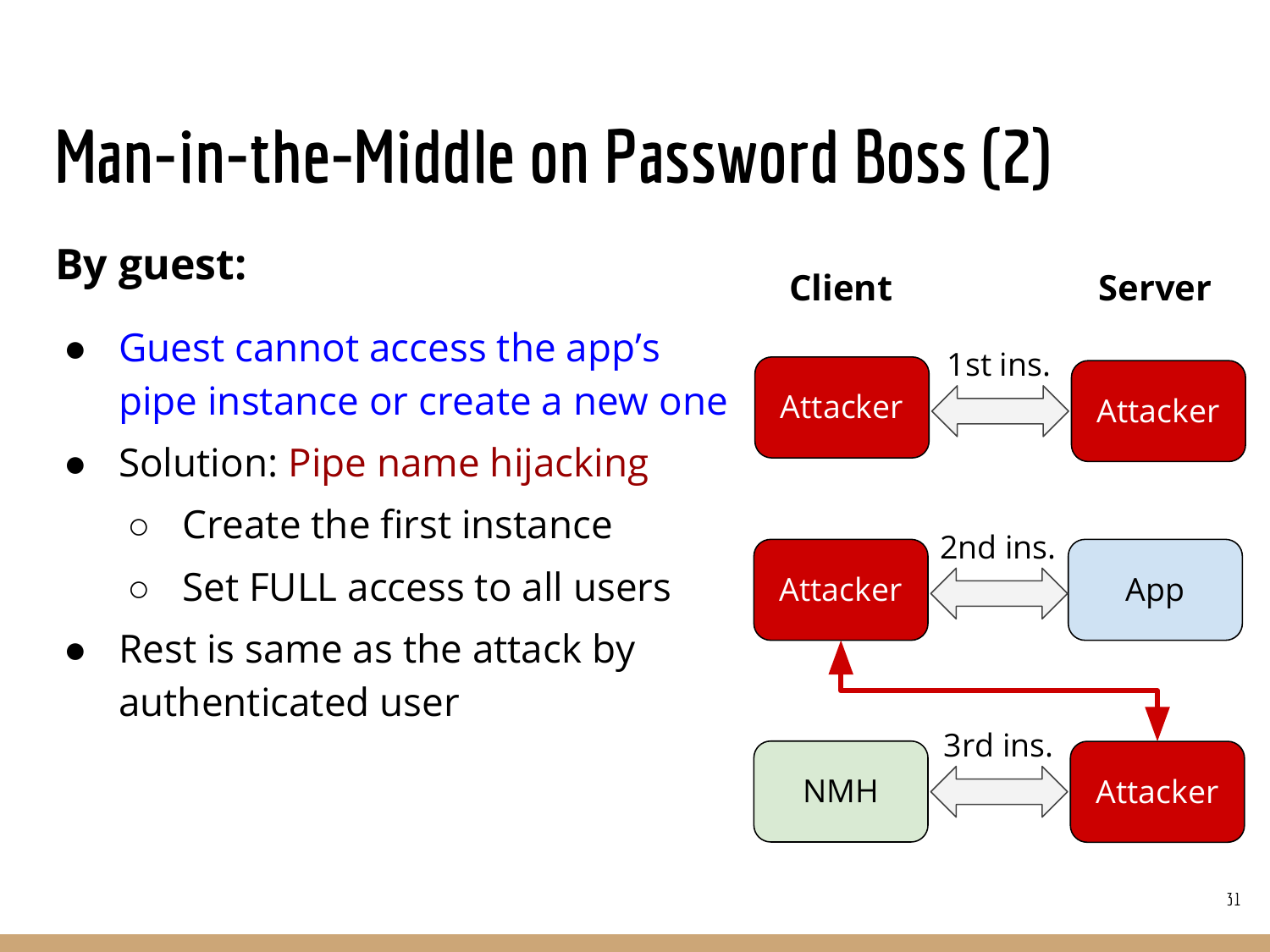

## Case 4: FIDO U2F security key

- 2nd authentication factor based on public key crypto
- Challenge-response protocol
	- Browser keeps sending the challenge to the device
	- User activates the device by touching a button on it
	- The device responds only to the first request after the touch

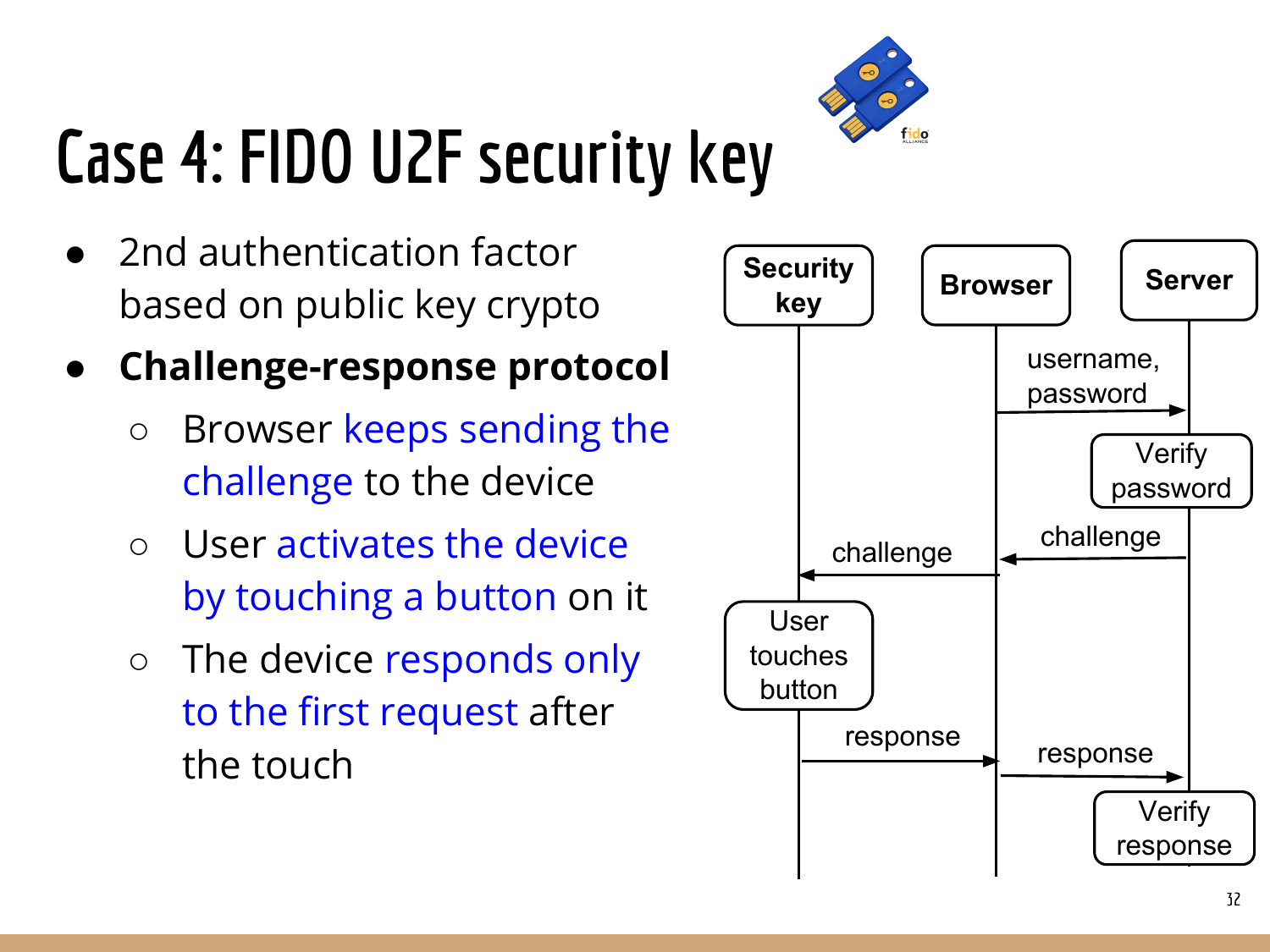## Unauthorized access of FIDO U2F key

On Windows, USB HIDs can be accessed from any user session

Assumption: Attacker has obtained the 1st authentication factor

#### Attack steps:

- 1. Attacker signs in using the 1st factor and receives a challenge
- 2. Attacker keeps sending the challenge to the device at a high rate
- 3. Victim signs in to ANY service using the same security key and touches the button on the device
- $\rightarrow$  Attacker receives the response with high probability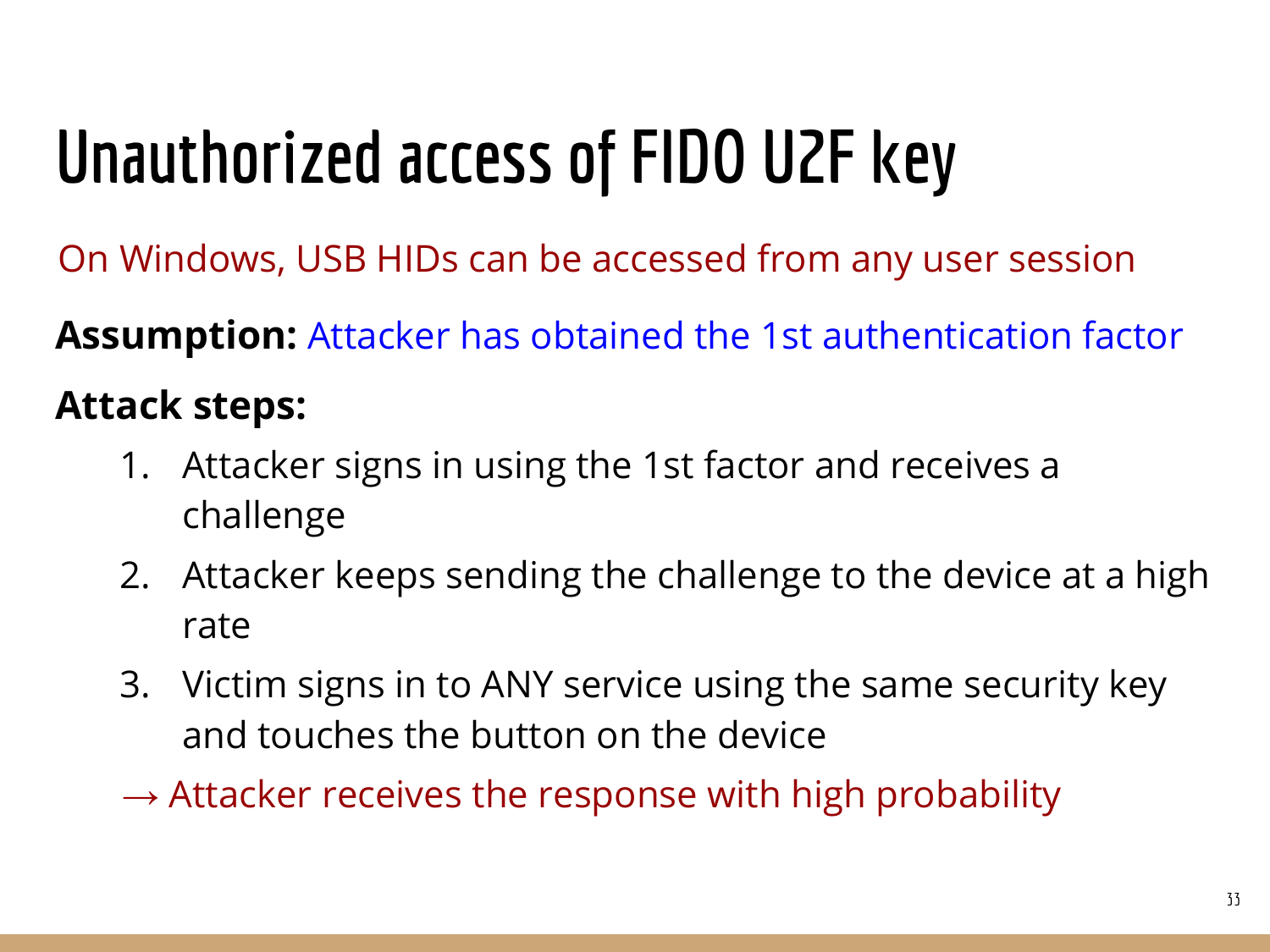# Unauthorized access of FIDO U2F Security Key

 $\overline{\text{nn}}$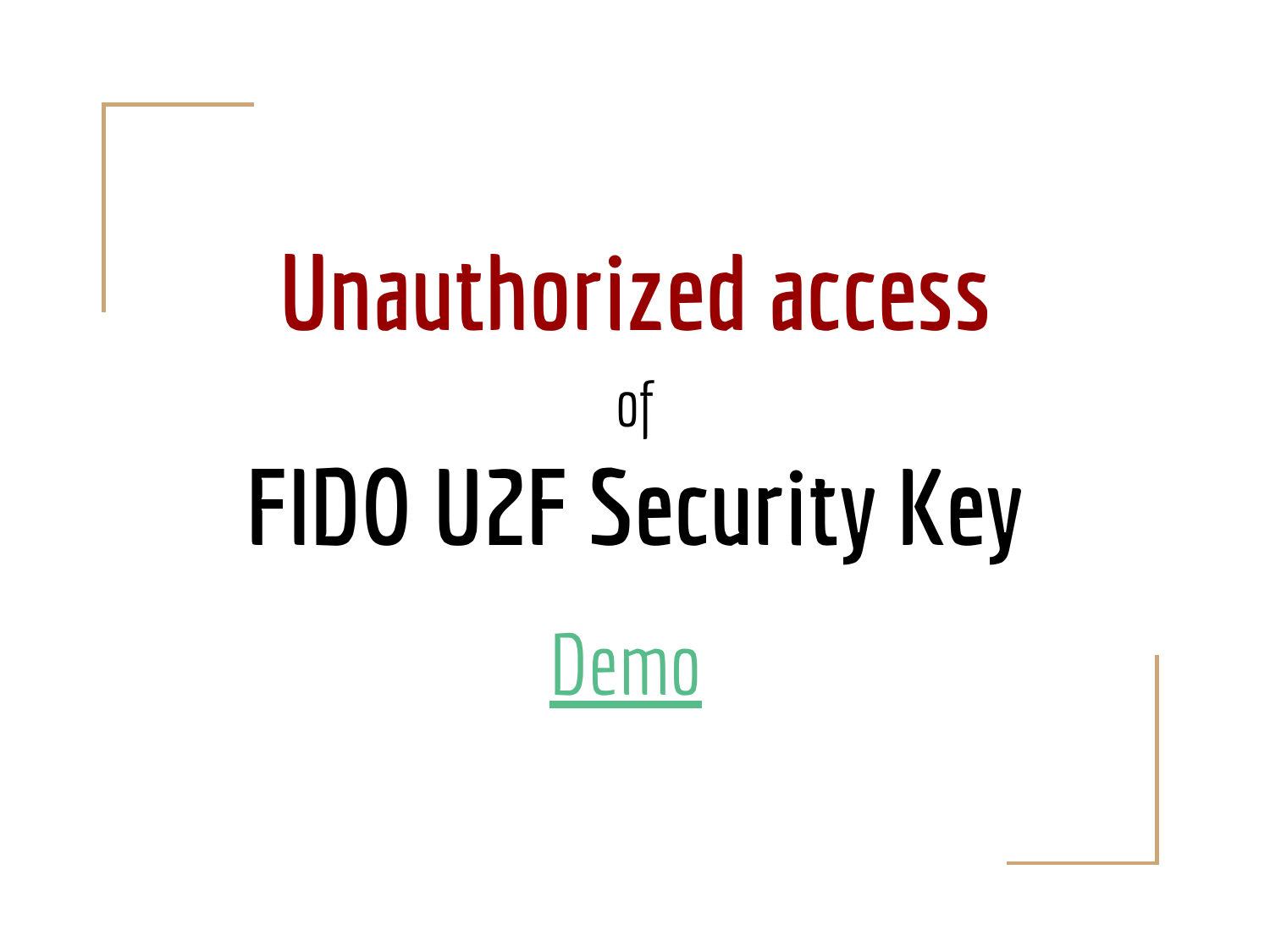# Summary of vulnerabilities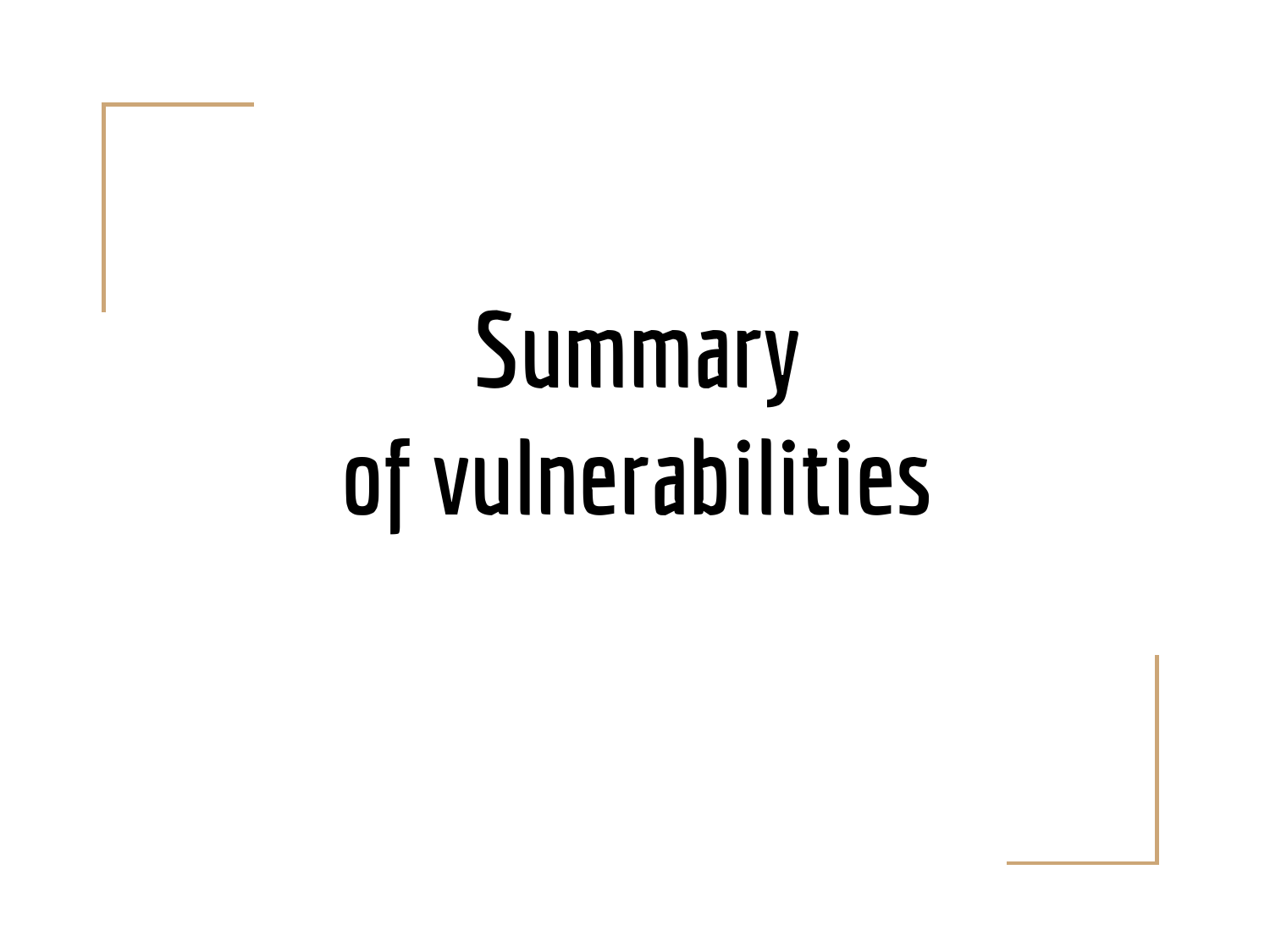| <b>Application</b>        |                                  | <b>OS</b>             | <b>IPC Channel</b>    | <b>Attack</b>              |
|---------------------------|----------------------------------|-----------------------|-----------------------|----------------------------|
| Password<br>managers      | <b>Roboform</b>                  | macOS                 | Network socket        | Client imp.                |
|                           | <b>Dashlane</b>                  | macOS, Windows        | Network socket        | Server imp.                |
|                           | <b>1Password</b>                 | macOS                 | Network socket        | Server imp.                |
|                           | <b>F-Secure Key</b>              | macOS, Windows        | Network socket        | Client imp.<br>Server imp. |
|                           | <b>Password Boss</b>             | Windows               | Named pipe            | <b>MitM</b>                |
|                           | <b>Sticky</b><br><b>Password</b> | macOS                 | <b>Network socket</b> | Client imp.<br>Server imp. |
| <b>Hardware</b><br>tokens | <b>FIDO U2F Key</b>              | Windows               | <b>USB</b>            | Unauthorized<br>access     |
|                           | <b>DigiSign</b>                  | macOS, Windows, Linux | Network socket        | Client imp.                |
| <b>Others</b>             | <b>MySQL</b>                     | <b>Windows</b>        | Named pipe            | <b>MitM</b>                |
|                           | <b>Transmission</b>              | macOS, Windows, Linux | Network socket        | Client imp.                |
|                           | <b>Spotify</b>                   | macOS, Windows, Linux | Network socket        | Client imp.                |
|                           | <b>Blizzard</b>                  | macOS, Windows        | Network socket        | Client imp.                |
|                           | <b>Keybase</b>                   | <b>Windows</b>        | Named pipe            | Server imp.                |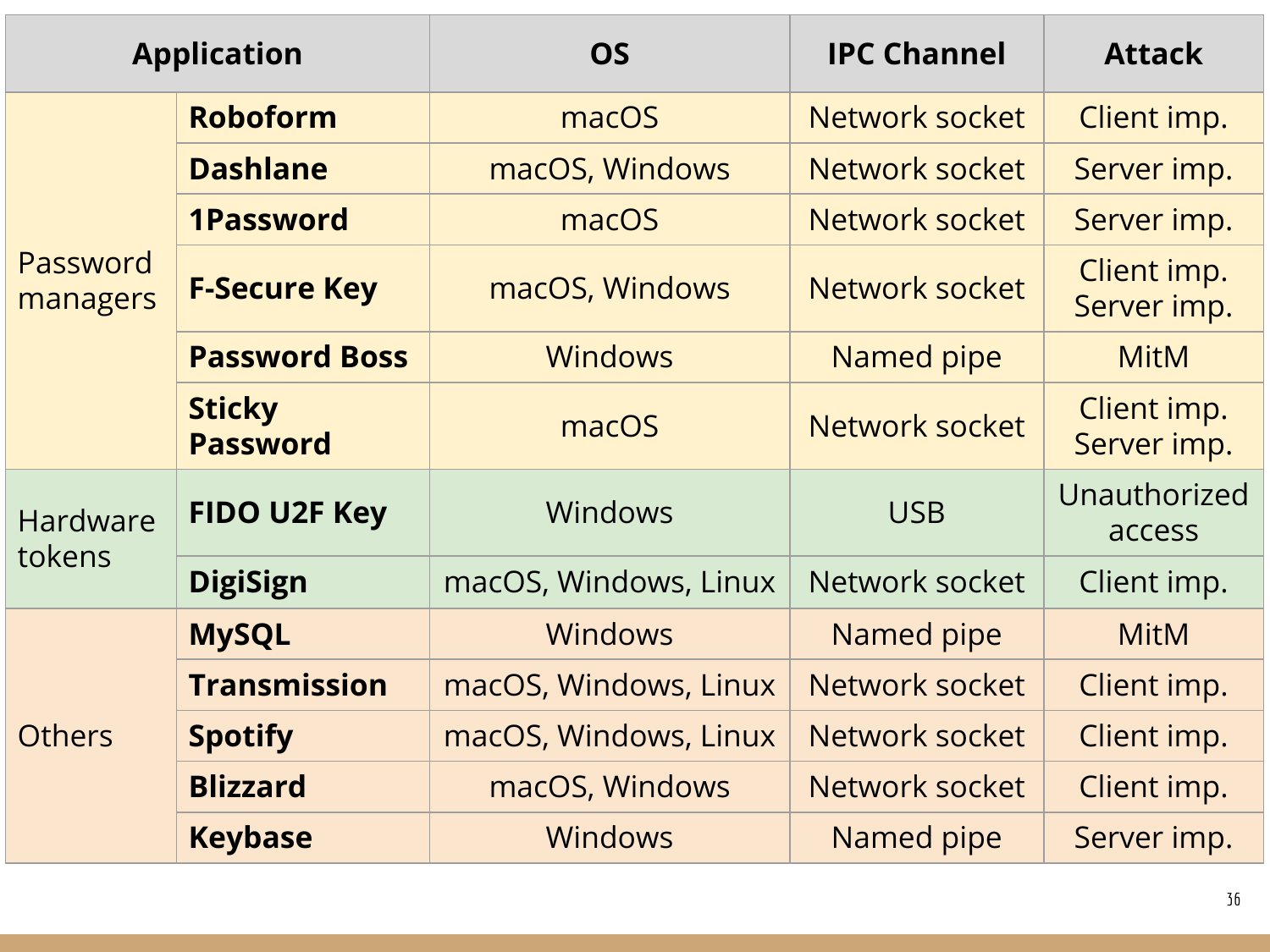### Mitigation

- Spatial and temporal separation of users
	- Limit the number of users that can access a computer
	- Disable remote access (SSH and Remote desktop)
- Attack detection easier in IPC than in network
	- Compare owner of client and server processes
	- Query client/server binary
- Cryptographic protection
	- User-assisted pairing vs TLS and PKI
	- Avoid self-made crypto!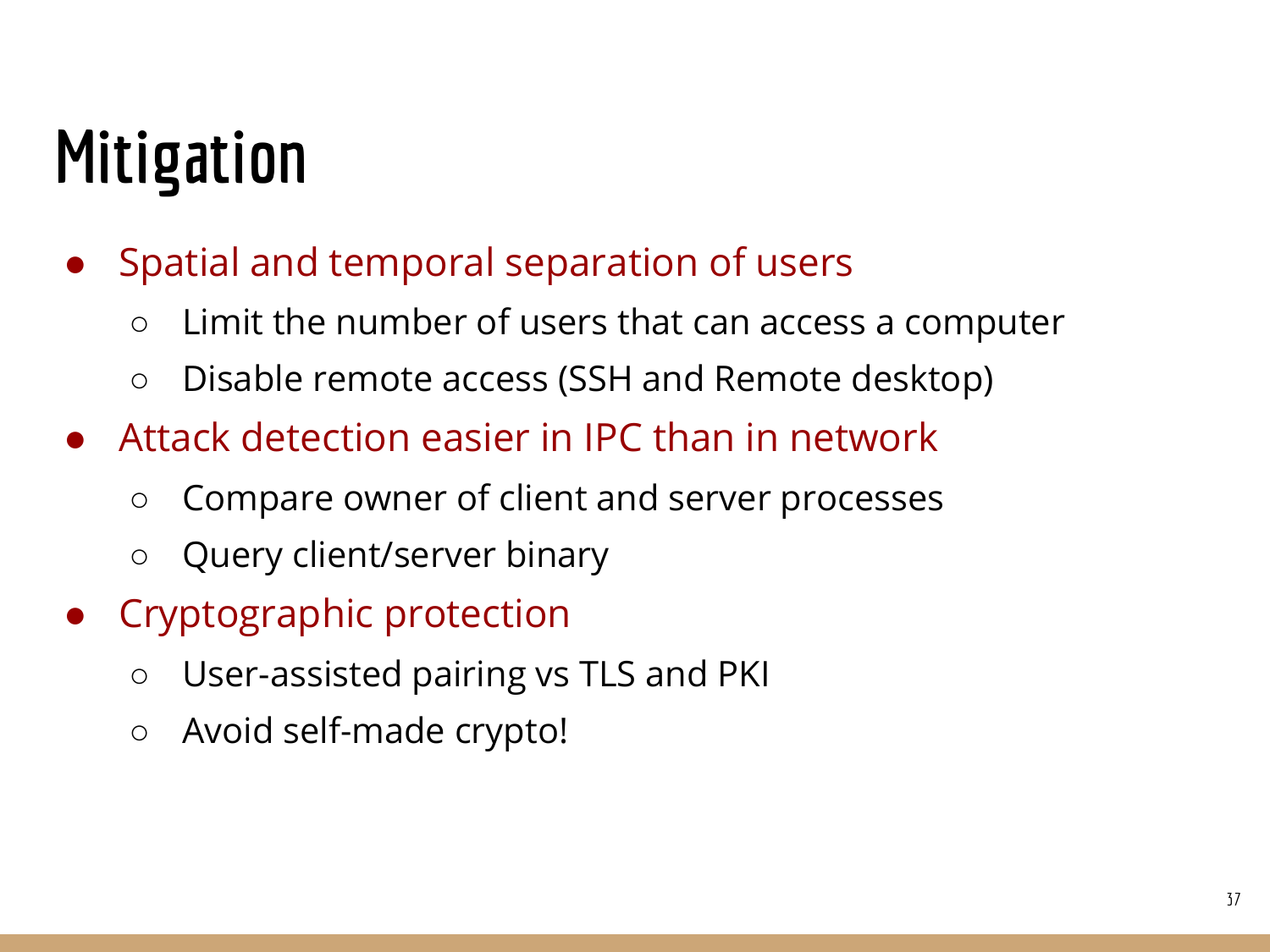#### Conclusion

#### Software developers beware, IPC is not inherently secure!

- IPC client-server architecture may be vulnerable to client and server impersonation and man-in-the-middle attacks
- Unprivileged user or process can attack IPC of other users on the same computer